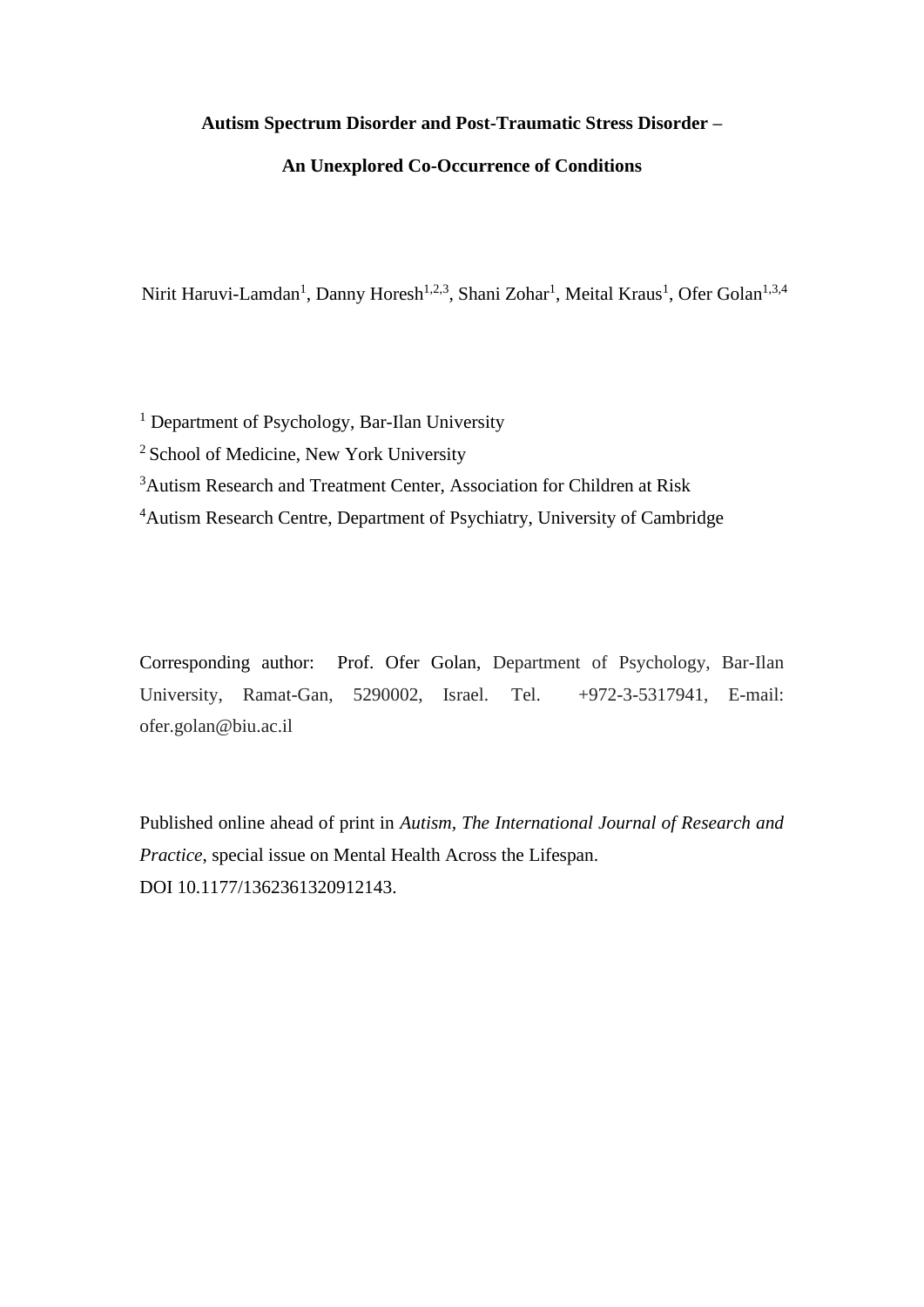### *Abstract*

People with Autism Spectrum Disorder (ASD) show an increased risk of experiencing potentially traumatic events, particularly social victimization. However, ASD and Post-Traumatic Stress Disorder (PTSD) co-occurrence was hardly studied. We examined exposure to potentially traumatic life events and PTSD symptoms (PTSS) in adults with ASD vs. typical adults (TA).

Twenty-five (25) adults with ASD and 25 TA were comparable on age and gender. Participants self-reported on potentially traumatic life events of social and non-social nature, and on PTSS related to their most distressing event.

Results showed higher rates of probable-PTSD in the ASD group (32%) compared to the TA group (4%). Individuals with ASD reported more PTSS, particularly reexperiencing and hyperarousal, compared to TA, although the latter was elevated only in females with ASD. Participants with ASD, especially females, reported more negative life events, particularly social events, than TA. 60% of ASD participants, but only 20% of TA, chose a social event as their most distressing event. Individuals with ASD and probable-PTSD co-occurrence presented poorer social skills compared to those with ASD alone.

Results indicate increased vulnerability of individuals with ASD to trauma and PTSD, especially due to social stressors. Females with ASD may be particularly vulnerable to PTSD.

*Keywords:* Post-Traumatic Stress Disorder, Autism Spectrum Disorder, Negative social events, Traumatic life events, Gender differences.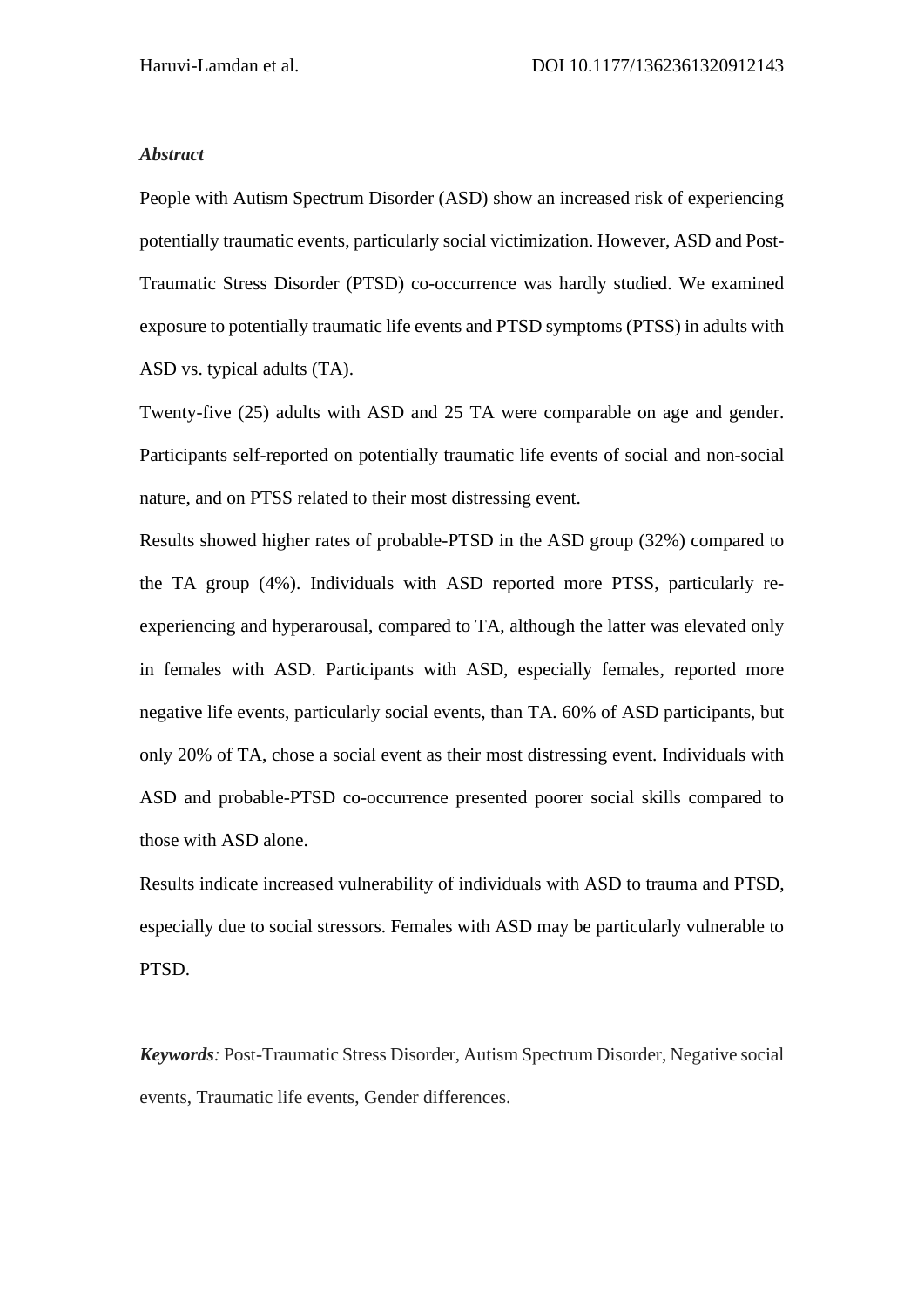## *Introduction*

Autism Spectrum Disorder is a neurodevelopmental condition, characterized by social communication deficits, and restricted, repetitive, behavior patterns (American Psychiatric Association, 2013). It is well documented that individuals with ASD experience high rates of psychiatric co-occurrence, with other conditions - ADHD, anxiety, and depression being the most commonly diagnosed (Joshi et al., 2012). Recently it has been suggested that individuals with ASD are at an increased risk of experiencing potentially traumatic events and being significantly affected by them (Haruvi-Lamdan, Horesh, & Golan, 2018; Kerns, Newschaffer, & Berkowitz, 2015). The current study examined the association between ASD and symptoms of Post-Traumatic Stress Disorder (PTSD).

PTSD is the most common chronic stress disorder resulting from exposure to traumatic events. According to DSM-5 (APA, 2013), post-traumatic symptoms fall into four main clusters: Re-experiencing symptoms (e.g., recurrent distressing memories or dreams, flashbacks); Cognitive and behavioral avoidance of traumatic reminders; Negative alterations in cognition and mood (e.g., inability to experience positive emotions, negative beliefs or expectations); and Alterations in hyper-arousal (e.g. startle responses, irritable behavior and anger, sleep disturbances). More than 80% of individuals with PTSD have one or more co-occurring conditions, most commonly depression, anxiety, and substance abuse disorders (Van Minnen, Zoellner, Harned, & Mills, 2015). PTSD severity has been shown to worsen by high co-occurrence with other psychiatric conditions (e.g., Kessler, 2000). While the vast majority of the population is exposed to a potentially traumatic event at some point in life, only a small percentage (5.6% lifetime prevalence; Koenen et al., 2017) will develop PTSD. Various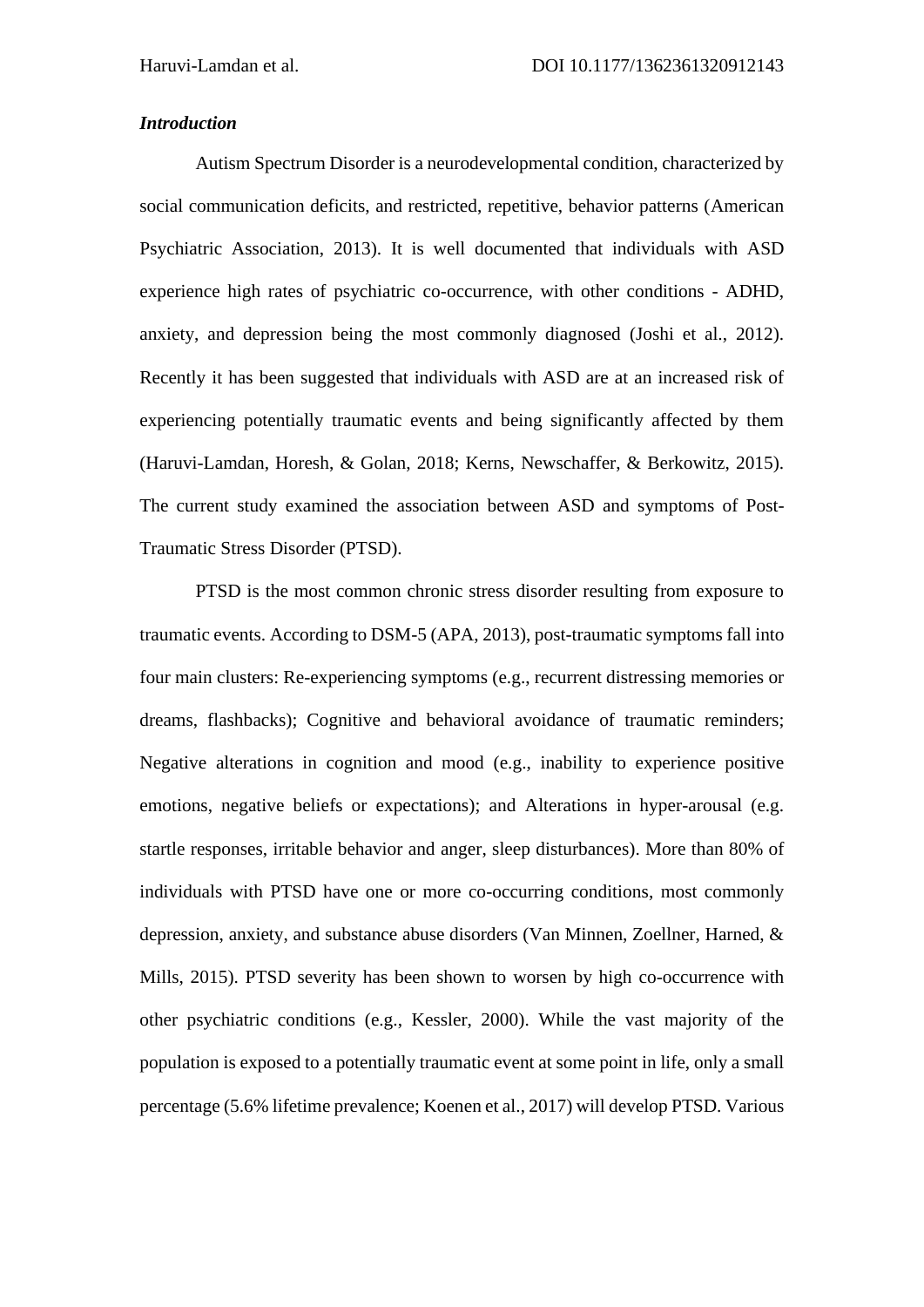studies have attempted to identify different factors related to risk and maintenance of PTSD (e.g., Marx & Gutner, 2015).

However, a surprisingly small number of studies have examined the susceptibility to PTSD in individuals with neurodevelopmental conditions. Studies suggest that youth with intellectual and developmental disabilities are 1.5 to over 3 times more likely to be maltreated (Hibbard & Desch, 2007; Reiter, Bryen, & Shachar, 2007) or to be exposed to trauma in general (Martorell & Tsakanikos, 2008), compared to their typically developing peers. A few studies have shown that individuals with ASD are exposed and strongly affected by traumatic events, especially abuse (e.g. Cook, Kieffer, Charak, & Leventhal, 1993; Mandell et al., 2005; Taylor & Gotham, 2016). However, these were either case studies or uncontrolled studies. Furthermore, most of these studies focused on children and relied on parental report. Finally, the ASD samples were highly heterogeneous in terms of intellectual abilities, and, most importantly, PTSD symptoms were rarely measured as the outcome of exposure to traumatic events. To the best of our knowledge, only one study focused on PTSD and ASD, which examined it among children following various traumatic events, such as accidents, natural disasters, violence and abuse (Mehtar & Mukaddes, 2011). This study reported a PTSD prevalence of 17.4% in children with ASD. Four studies examined PTSD rates as part of a general examination of psychiatric conditions co-occurring with ASD; two examined it among children and adolescents and found a PTSD prevalence of 1.7% (Reinvall et al., 2016) and 0% (de Bruin et al., 2007). Three studies examined psychiatric symptomatology among adults with ASD and found PTSD rates of 7% (Strunz, Dziobek, & Roepke, 2014), 1.6% (Hofvander et al., 2009), and 0% (Taylor & Gotham, 2016). Four studies measured PTSD symptoms as part of research on anxiety disorder treatment among children and adolescents and found PTSD rates of 2.5%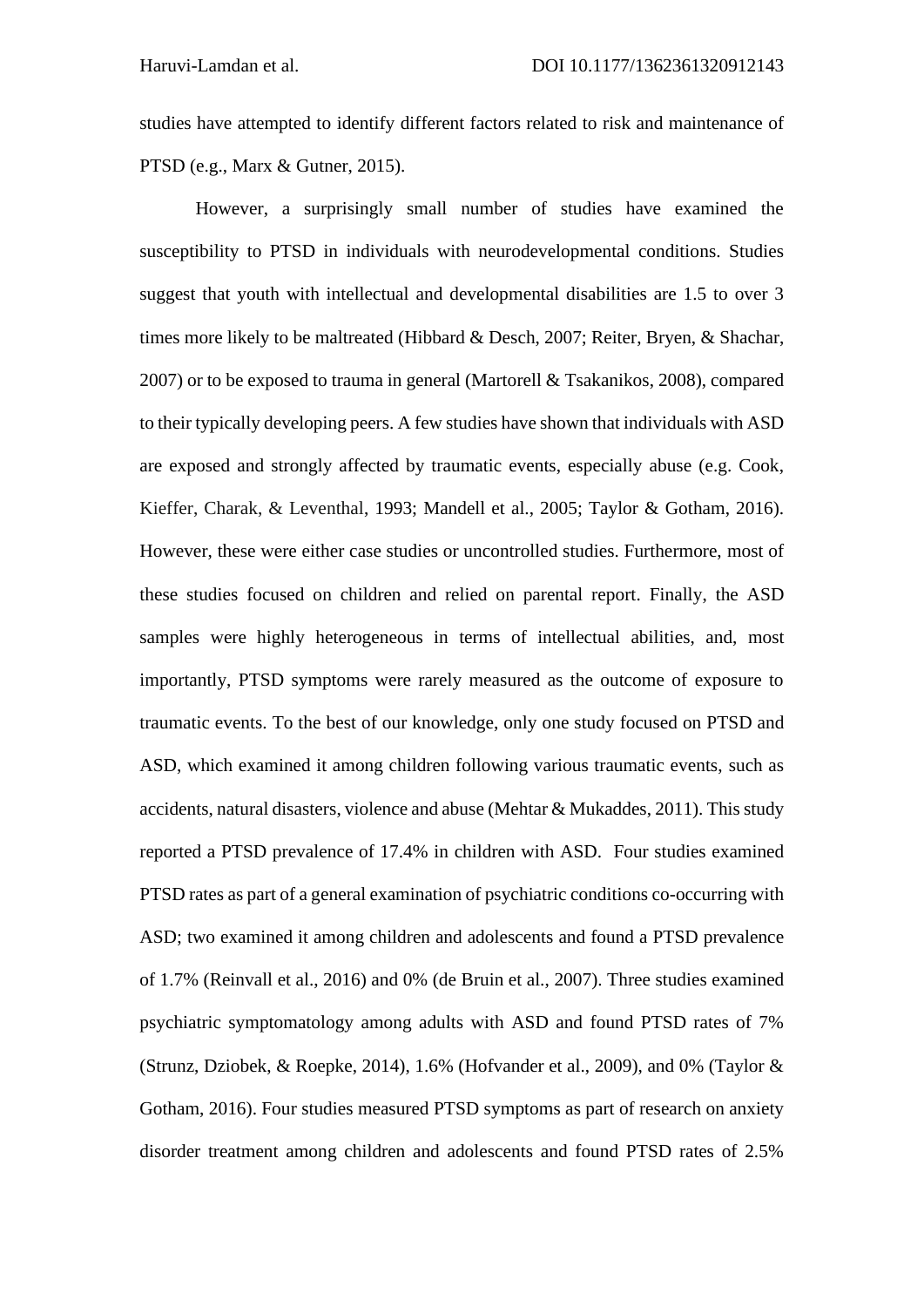(Wood et al., 2009), 3.3% (White et al. 2013), 3.1% (McConachie et al., 2014), and 3% (Wood et al. 2015). Another study by Storch and colleagues (2013) reported a PTSD rate of 3% in an ASD sample, and PTSD was associated with suicidal thoughts and behaviors. Finally, Hollocks and colleagues (2016) focused on cognitive and biological correlates of anxiety in ASD and reported no co-occurrence with PTSD. It is therefore hard to draw clear conclusions from those different findings. In addition, Kildahl and colleagues (2019) reviewed studies that examined post-traumatic symptoms in individuals with ASD and intellectual impairments. Their findings highlight the gaps in the literature regarding the identification of PTSD in individuals with ASD. The majority of reviewed studies did not include a standard measurement of PTSD symptoms and studies varied in sample characteristics, methodology, and types of traumatic events. Finally, a growing body of evidence suggests that, compared to those with low levels of autistic traits (AT), individuals with higher levels of AT in the general population, are more exposed to potentially traumatic events (Dell'Osso et al., 2018; Kunihira, Senju, Dairoku, Wakabayashi, & Hasegawa, 2006), and suffer from higher levels of PTSD symptoms following them (Haruvi-Lamdan, Lebendiger, Golan, & Horesh, 2019; Roberts, Koenen, Lyall, Robinson, & Weisskopf, 2015).

Interestingly, PTSD and ASD show an opposite directionality of gender-related vulnerability. PTSD is common approximately twice as more in females as in males due to various risk factors (e.g., traumatic exposure, genetic and biological vulnerability). Males and females with PTSD were also found to differ in terms of symptom cluster manifestation (Farhood, Fares, & Hamady, 2018; Yehuda et al., 2015). ASD, on the other hand, is more common in males than in females, with a male to female ratio varying from 3:1 (Loomes, Hull, & Mandy, 2017) to 16:1 (Ferri, Abel, & Brodkin, 2018). Previous studies suggested gender differences in core ASD symptoms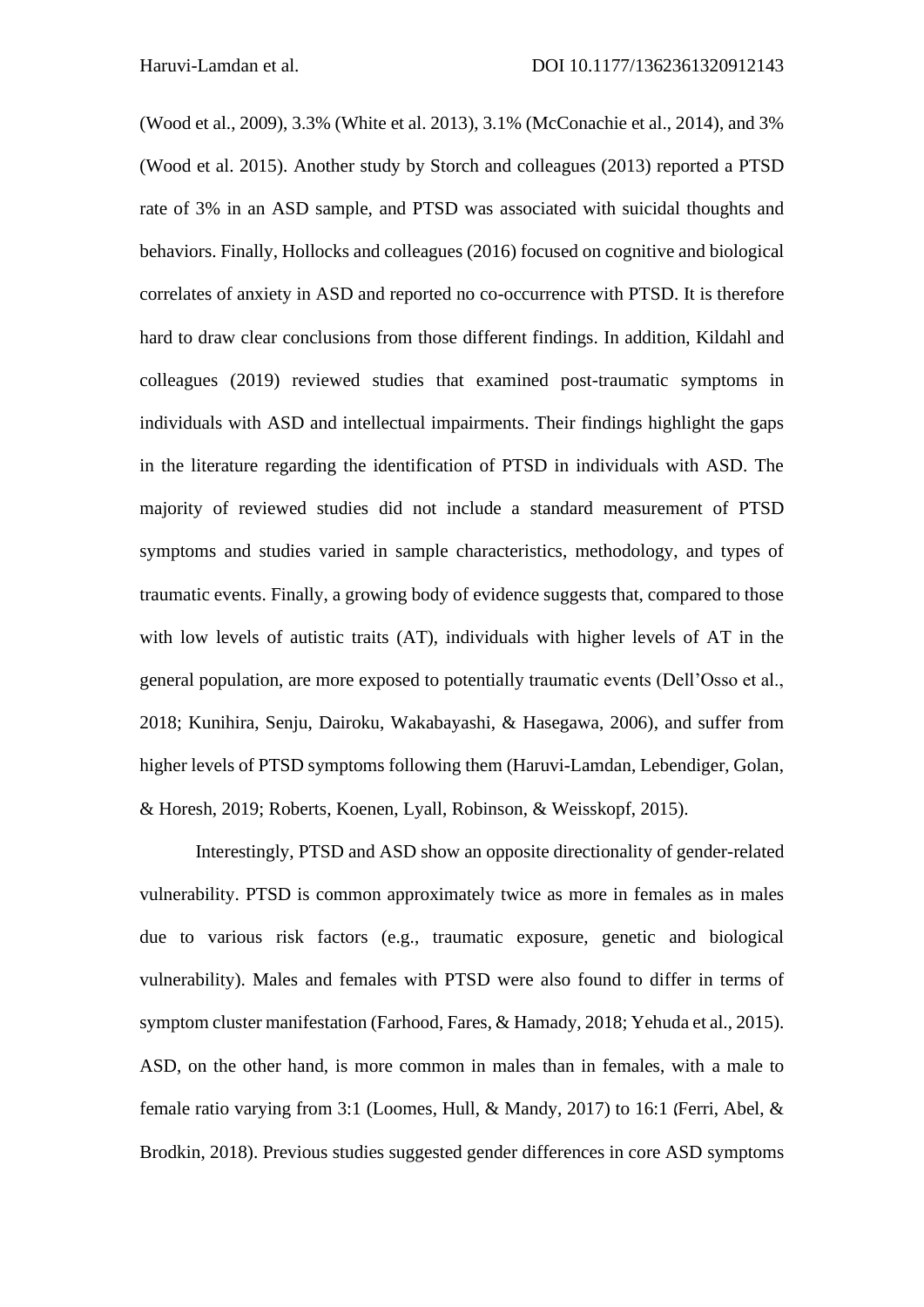and raised the possibility of different male and female phenotypes (Hull, Mandy, & Petrides, 2017; Lai, Lombardo, Auyeung, Chakrabarti, & Baron-Cohen, 2015). In both research fields, studies attempt to shed further light on gender differences and vulnerability. To the best of our knowledge, the levels of PTSD symptoms among individuals with ASD have not been explored in relation to gender.

The definition of a traumatic event has changed throughout the years, since the introduction of PTSD in DSM-III (APA, 1980). Although there is still an ongoing debate regarding this definition (Larsen & Berenbaum, 2017), DSM-5 defines a traumatic event as one which involves a direct or indirect exposure to actual or threatened death, serious injury, or sexual violence (APA, 2013). This debate is highly relevant when examining the unique experiences of individuals with neurodevelopmental conditions. A review that examined trauma and PTSD among adults with intellectual impairments discussed the difficulty to differentiate between stressful life events and traumatic events, and argued for broadening the examination of different types of events and experiences that may potentially be perceived as traumatic (Martorell & Tsakanikos, 2008). Another review, by Kerns, Newschaffer, & Berkowitz (2015), indicated that individuals with ASD may experience a variety of stressful situations (e.g., intense sensory stimuli, changes in routine, medical ordeals) as traumatic. Various characteristics of sensation, perception, social awareness, and cognition, which are unique to individuals with ASD, may determine which events would be experienced by them as traumatic. A recent paper discussed this issue and focused on traumatic subjective perception of three groups of patients who are at risk to developing PTSD, one being ASD (Brewin, Rumball, & Happé, 2019). The authors argued that these groups' PTSD symptoms are often overlooked and suggested adding an "altered perception" subtype to PTSD criteria in the future. Specifically, it is possible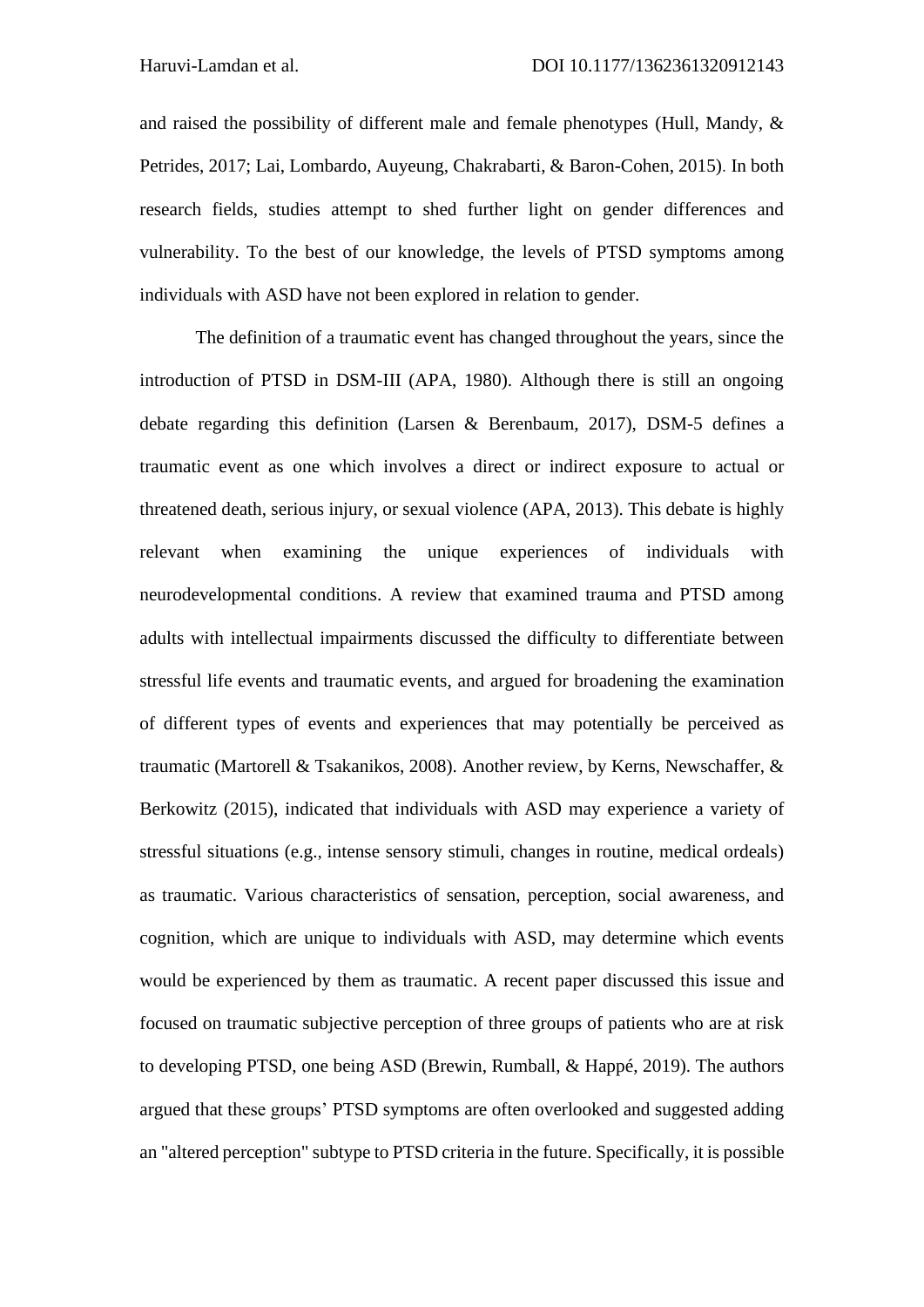that social stressors are a significant source of vulnerability for individuals with ASD (Haruvi-Lamdan, Horesh, & Golan, 2018; Hoover, 2015). Several studies suggest that social demands are more often appraised as stressful by individuals with ASD compared to typical individuals (Gillott & Standen, 2007; Jansen, Gispen-de Wied, van der Gaag, & van Engeland, 2003). Individuals with ASD experience greater social isolation and distress compared to their typical peers (Tani et al. 2012). Therefore, it is reasonable to assume that some social interactions are experienced as particularly stressful, and even traumatic, among this population. Furthermore, children and adults with ASD are more often verbally, physically, and socially bullied, relative to the general population (Bitsika & Sharpley, 2014; Schroeder, Cappadocia, Bebko, Pepler, & Weiss, 2014; Falla & Ortega-Ruiz, 2019). Studies have shown that children with ASD are bullied more often than peers with other disabilities (Sreckovic, Brunsting, & Able, 2014; Zeedyk, Rodriguez, Tipton, Baker, & Blacher, 2014). However, PTSD symptoms were not measured in any of these studies (Hoover, 2015), although previous studies among the general population suggested bullying is a potential precursor of PTSD (Idsoe, Dyregrov, & Idsoe, 2012; Nielsen, Tangen, Idsoe, Matthiesen, & Magerøy, 2015).

The main aim of this study was to examine PTSD Symptoms (henceforth, PTSS) among adults with ASD and typical adults (TA), following various potentially traumatic life events, including a wide range of negative social events (such as bullying and social exclusion), as well as events more commonly studied in relation to PTSD (such as exposure to war or terror, serious accidents or injury). We aim to shed light on the level of PTSS in adults with ASD, and to examine the moderating role of gender. Moreover, we aim to understand which types of events are perceived as traumatic for adults with ASD, and specifically whether negative social events are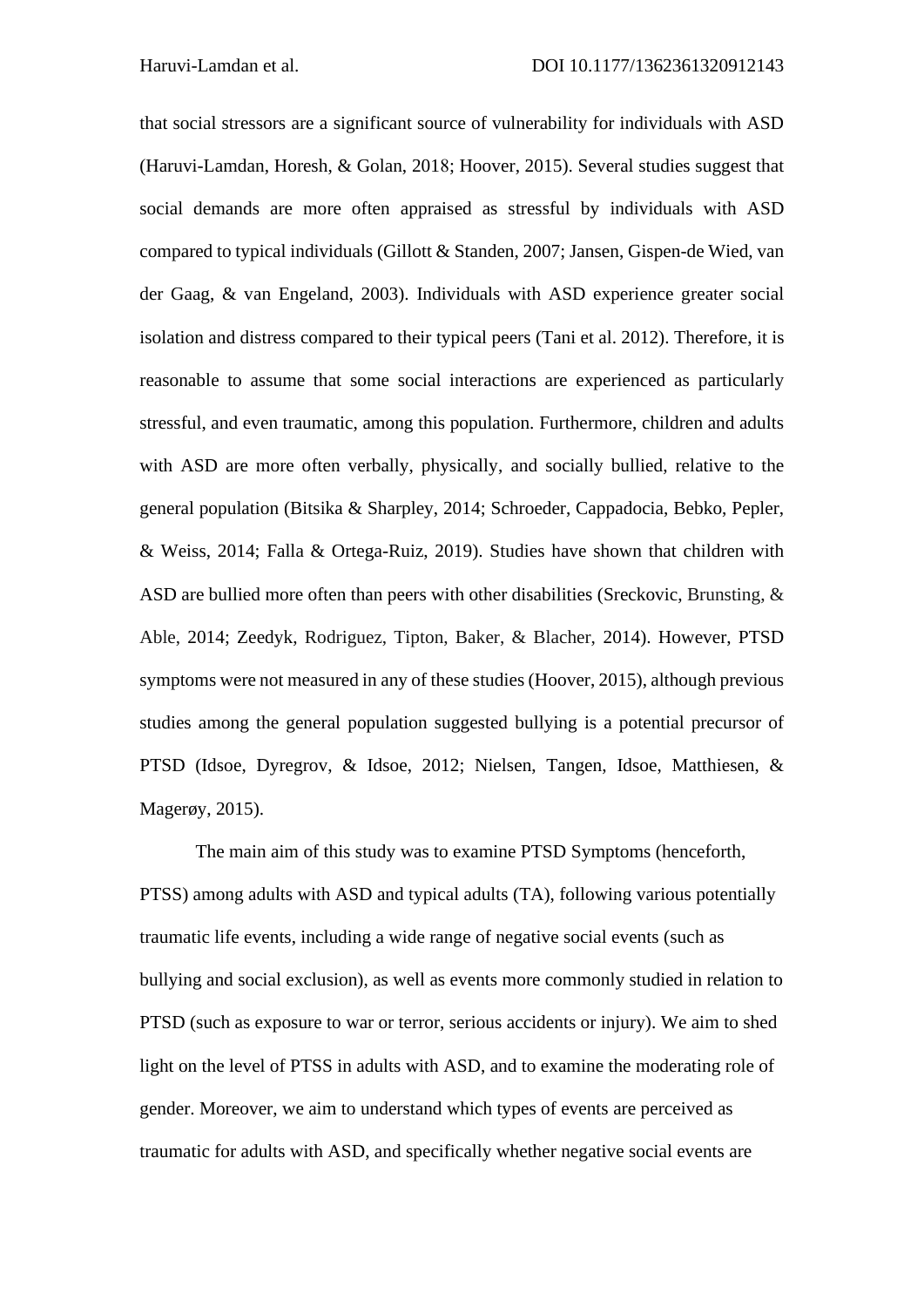more commonly associated with PTSS in this group. Finally, we aimed to assess whether the existence of an ASD and probable PTSD co-occurrence exacerbates the clinical picture of ASD.

### *Methods*

#### **Participants**

Fifty adults, aged 18-35 (*M*=22.82, *SD*=3.57) participated in the study: 25 with a formal diagnosis of ASD, and 25 TA. The groups were comparable on age and gender (10 females in each group). Participants of both groups were invited to take part in a life events study, using advertisements placed in internet forums and social networks. Participants with ASD were also recruited through non-governmental organizations, which operate community programs for adults with ASD in Israel. Inclusion criteria for both groups were age of 18 and above, and Hebrew as a native tongue. Typical participants were screened-out for ASD using the Autism-Spectrum Quotient (AQ; Baron-Cohen, Wheelwright, Skinner, Martin, & Clubley, 2001), and all scored below cutoff. Inclusion criteria for the ASD group was a formal diagnosis of ASD with no intellectual impairment, from a clinical psychologist or psychiatrist, and recognition of the diagnosis by the Israel Ministry of Welfare and the National Insurance service. Individuals with a self-reported diagnosis of psychosis were excluded from the study  $(n=1)$ . Among males, the median age in which they were diagnosed with ASD was 4.5 while among females the median age for diagnosis was 14. Only two participants (8%) with ASD had a legal guardian. The majority of participants were Jewish, single, and born in Israel.

No differences were found between the groups regarding self-reported sociodemographic characteristics or psychiatric co-occurring conditions. In the ASD group,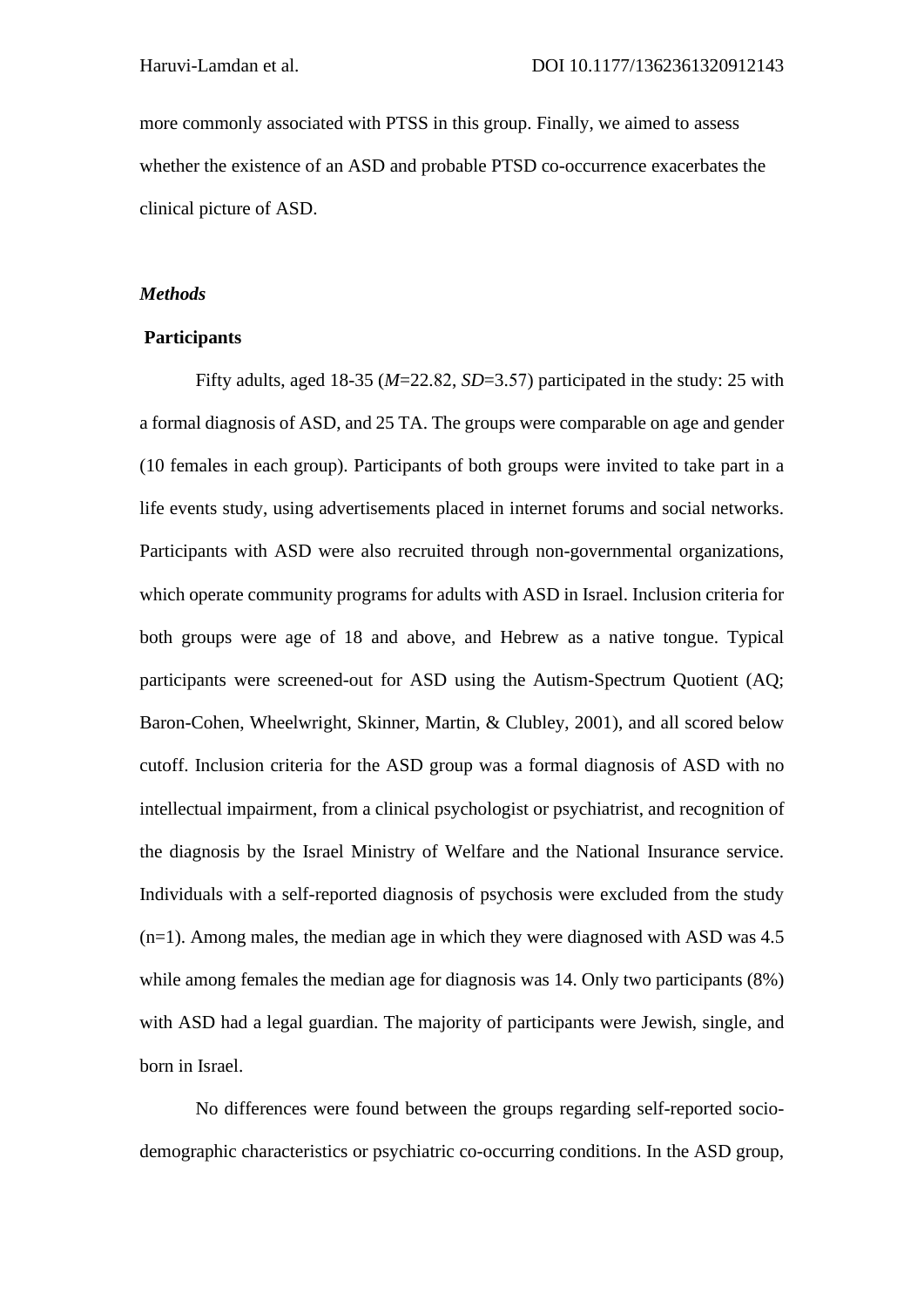20% reported on co-occurring ADHD, 8% on depression and anxiety, and 4% on OCD. In the TA group, 12% reported a current diagnosis of ADHD, and 4% reported a diagnosis of depression and anxiety. An ASD-TA group difference in background variables was found only for education  $(\chi^2(1)=13.60, \text{ p} < .001)$ , with more typical participants reporting academic education (n=20, 80%), compared to participants with ASD (n=7, 28%). Table 1 presents the sample's characteristics and group differences on the study's measures.

## **Procedure**

Initially, a short telephone interview was conducted in order to assess compatibility to the study, as well as to provide information on the study, and to schedule a meeting. All participants and, when required, their legal guardians, provided written informed consent. All participants completed self-report questionnaires during a face to face meeting with a qualified member of the research team. Participants were compensated for their time. The study received an official ethical approval from Bar-Ilan University's institutional review board (IRB), where the study was conducted.

#### **Measures**

*Socio-demographic background -* Participants were presented with a variety of background questions assessing socio-demographic factors, including date and place of birth, family status, socio-economic status, religiosity, and psychiatric diagnoses.

*Traumatic life events –* This measure includes a comprehensive list of potentially traumatic life events, divided into two parts: The first part was based on the *Life Events Checklist for DSM-5* (LEC-5; Weathers, Blake et al., 2013). It included events such as sexual assault, exposure to war or terror, a serious accident, and life-threatening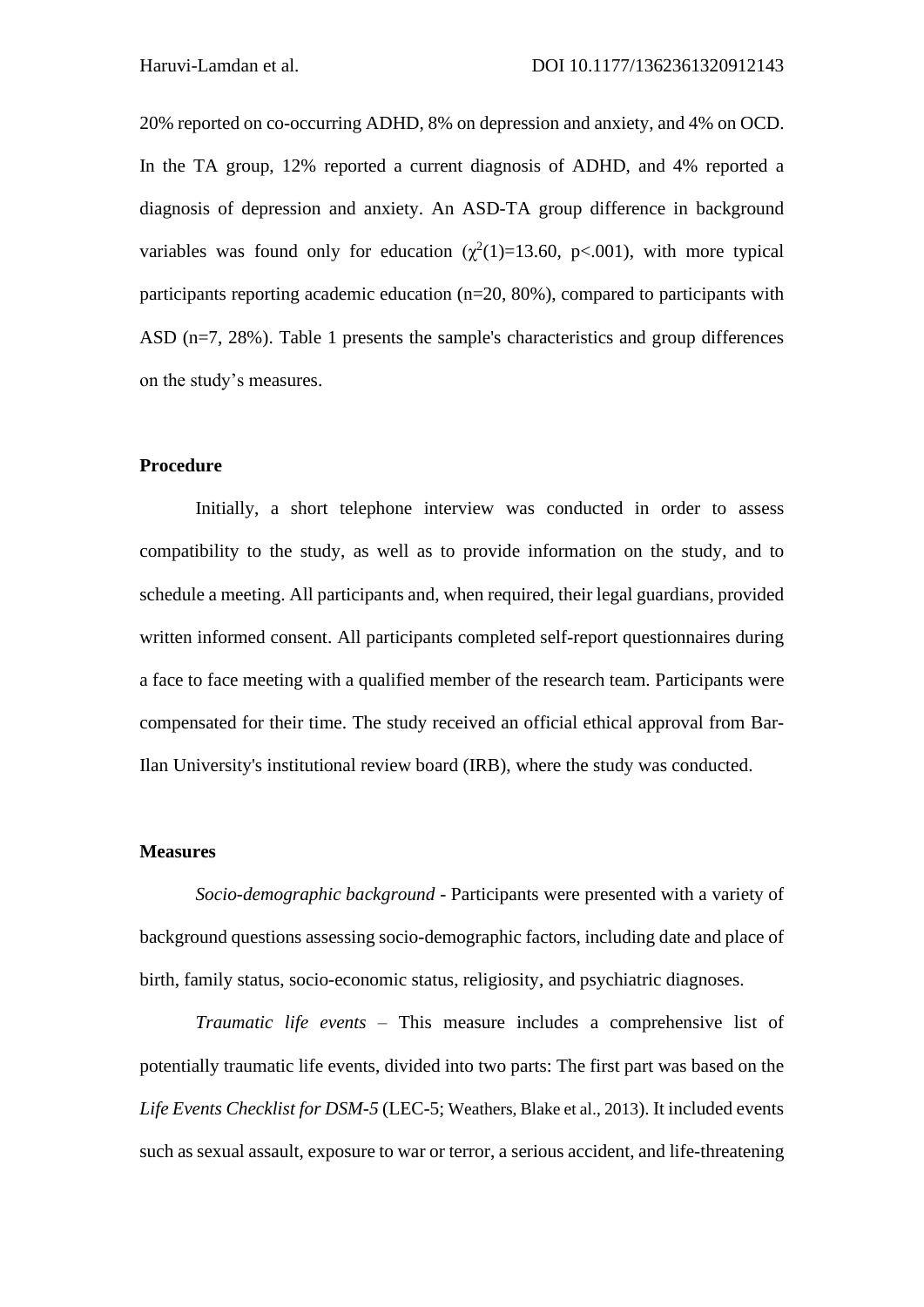illness or injury. These events are compatible with the traumatic event definition (Criterion A) in the DSM-5. Thus, we considered them as *"PTSD criterion A events"* (APA, 2013). The second part comprised a list of negative inter-personal situations that were based on a bullying questionnaire (Sourander et al., 2010). These included exposure to various forms of bullying and cyberbullying, including physical (e.g., hitting, pushing), verbal (e.g., name-calling, threats), or psychological (e.g., social exclusion, ostracism). In the current study, we considered them as *"negative social events"*. Participants were asked to record stressful events, which they have experienced during their lifetime. Next, they were asked to note which event caused them the most significant distress from the entire list.

*PTSD Checklist for DSM-5* (*PCL-5), Specific Version* (*Weathers, Litz et al., 2013)* - The PCL-5 is a self-report questionnaire measuring PTSS in the preceding month. Items correspond directly with the 20 symptoms of PTSD appearing in DSM-5 (APA, 2013). The PCL-5-S (specific) asks about symptoms in relation to an identified stressful experience. Participants were asked to complete it while referring to the event, which they marked as most distressing, from the potentially traumatic life events list described above. The self-report rating scale is 0-4 for each symptom (from "Not at all" to "Extremely"). The PCL-5 yields a total score, a score for each symptom cluster, and a probable PTSD diagnosis according to a cutoff score of 38, which is commonly used in trauma studies (Bovin et al., 2016). The PCL-5 has been shown to have very good psychometric properties (Blevins, Weathers, Davis, Witte, & Domino, 2015). In the current study, the instrument has shown excellent internal consistency (Cronbach's alpha $=$ .94).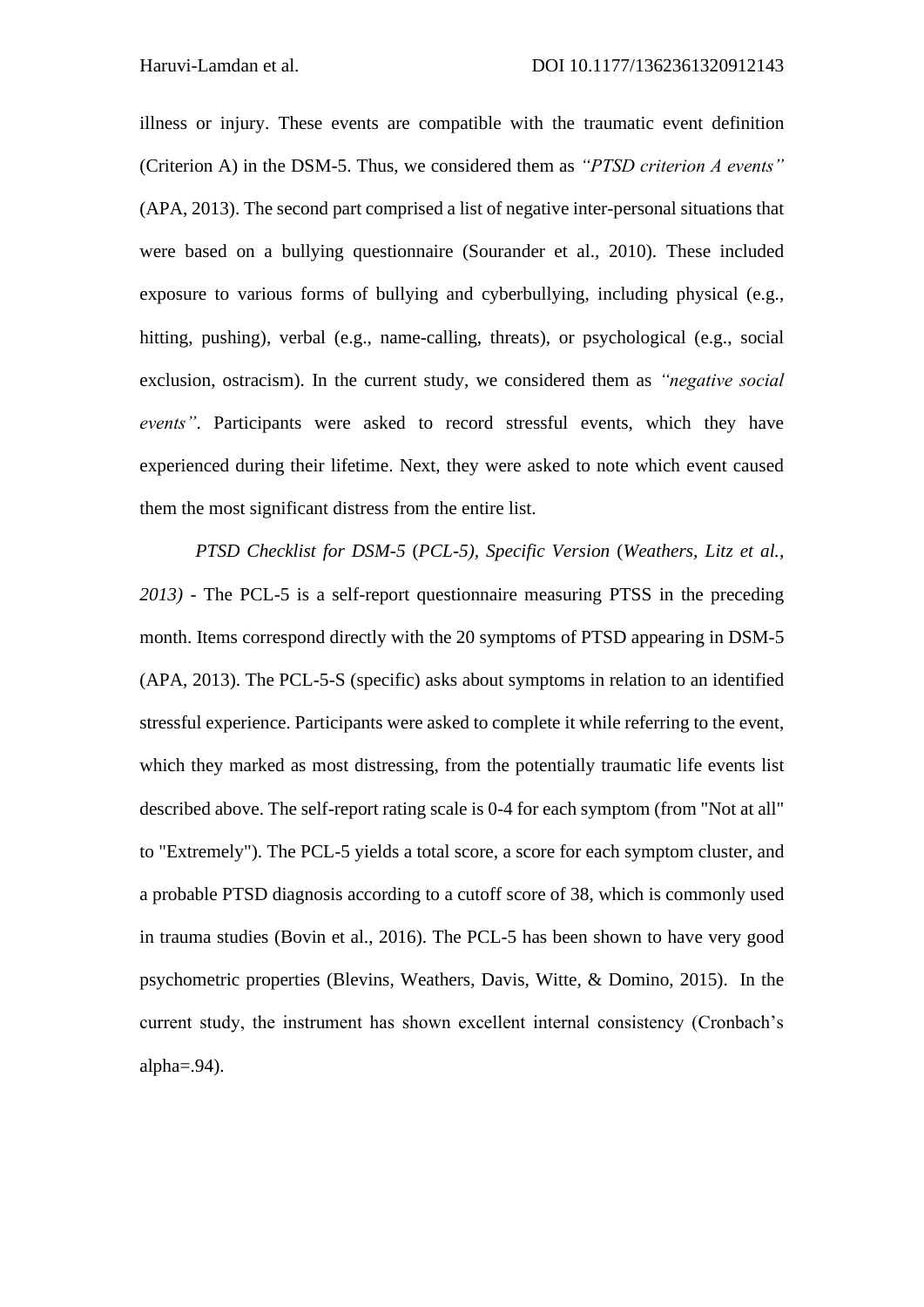|                        | <b>Background Variables</b>                   | <b>ASD</b>    | <b>TA</b>    | $\chi^2$       |
|------------------------|-----------------------------------------------|---------------|--------------|----------------|
| Gender (M:F)           |                                               | 15:10         | 15:10        | 0.00           |
|                        | Country of birth (Israel:other)               | 24:1          | 22:3         | 1.09           |
|                        | Family status (Single: In a relationship)     | 21:4          | 24:1         | 2.00           |
|                        | Education (High School: Academic)             | 18:7          | 5:20         | 13.61***       |
|                        | Religion (Jewish:other)                       | 24:1          | 22:3         | 1.09           |
|                        | Income (Below Av.: Average: Above Av.)        | 2:10:13       | 5:5:15       | 3.10           |
|                        | Employment (Full:part:none)                   | 5:9:11        | 4:12:9       | 0.74           |
|                        | Age Mean (SD)                                 | 22.88(3.7)    | 22.76 (3.4)  | $t = 0.12$     |
|                        | Dependent Variable Means (SD)                 |               |              | $\overline{F}$ |
|                        | Exposure: No. of negative social events       | 7.56(3.85)    | 3.88(3.85)   | 25.12***       |
|                        | No. of PTSD criterion A events                | 3.00(1.41)    | 3.48(2.53)   | 0.77           |
|                        | Total no. of events                           | 10.56(4.55)   | 7.36(4.64)   | 11.06**        |
| PCL-5: Re-experiencing |                                               | 5.96(4.41)    | 4.24(2.96)   | 4.39*          |
|                        | Avoidance                                     | 2.92(2.66)    | 2.72(2.57)   | 0.27           |
|                        | Negative alterations in mood and<br>cognition | 9.12(6.65)    | 5.84 (5.86)  | 3.63           |
|                        | Hyper-arousal                                 | 8.24 (4.96)   | 3.44(3.51)   | 20.27***       |
|                        | Total                                         | 26.24 (15.23) | 16.24(12.72) | $7.56**$       |
| AQ:                    | Social Skills                                 | 4.20(2.29)    | 1.72(1.54)   | 24.38***       |
|                        | <b>Attention Switching</b>                    | 6.48(2.08)    | 3.80(1.78)   | 32.34***       |
|                        | Attention to Detail                           | 6.56(1.92)    | 5.56(2.22)   | 3.66           |
|                        | Communication                                 | 5.04(2.44)    | 1.48(1.66)   | 33.67***       |
|                        | Imagination                                   | 4.40(2.47)    | 2.92(1.22)   | $5.76*$        |
|                        | Total                                         | 26.68 (8.07)  | 15.48 (5.47) | 36.11***       |

Table 1: Sample Characteristics and Group Differences

Note: \*p<.05, \*\*p<.01, \*\*\*p<.001; PCL-5 – PTSD Checklist for DSM-5; AQ – Autism spectrum Quotient.

*The Autism-Spectrum Quotient* (AQ*;* Baron- Cohen et al.,2001) - The AQ has been used extensively as a self-report measure of autistic traits, and as a screener for ASD. It comprises 50 items, grouped into five theory-driven clusters: social skill difficulties, communication difficulties, attention switching difficulties, attention to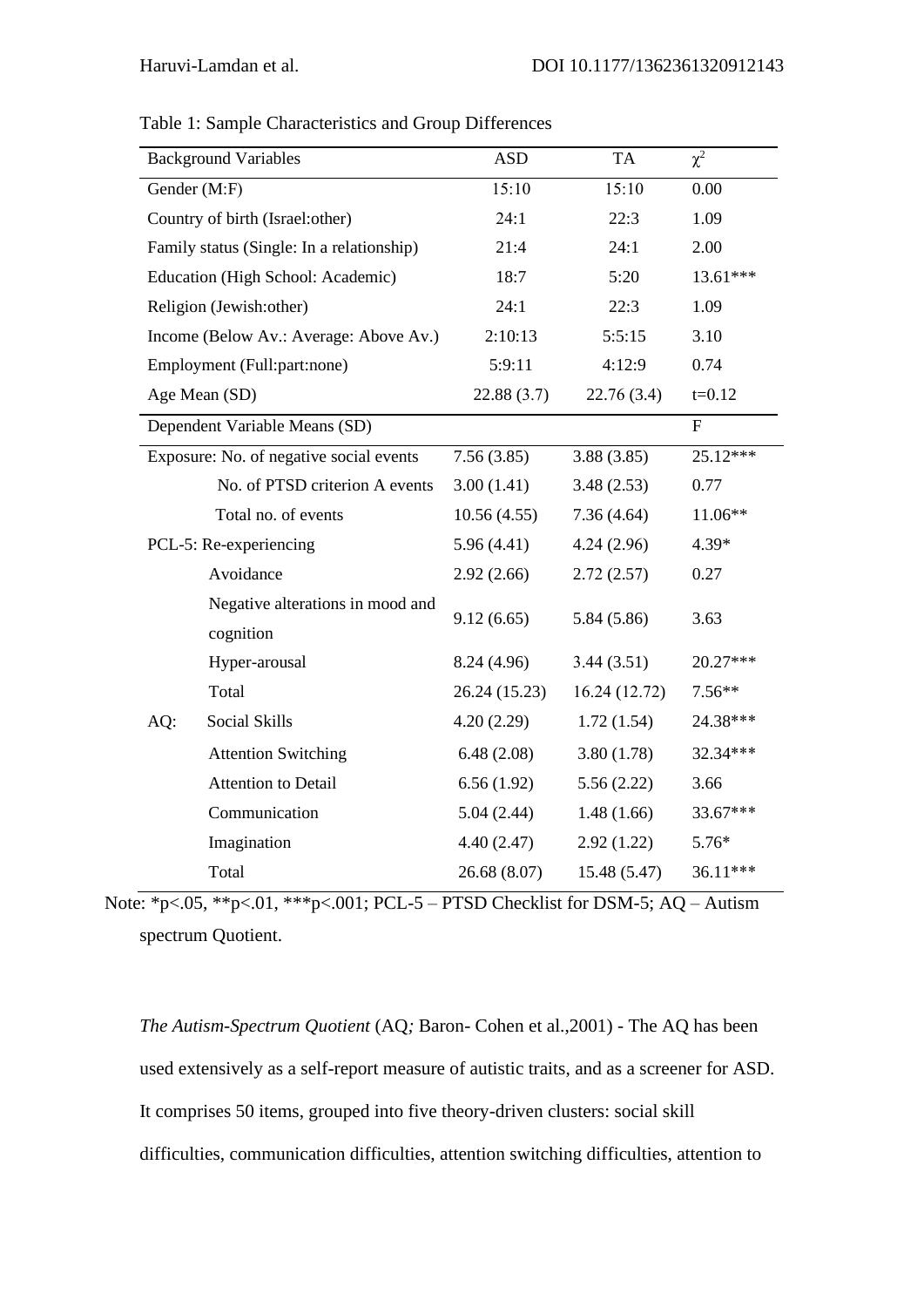details, and limited imagination. Participants rate to what extent they agree or disagree with each statement on a 4-point Likert scale ranging from 1 ("definitely agree") to 4 ("definitely disagree"). Using a binary scoring system (o or 1), scores range between 0-50, with a higher total score suggesting more autistic traits. AQ scores have been shown to be stable cross-culturally (Hurst, Mitchell, Kimbrel, Kwapil, & Nelson-Gray, 2007) and demonstrated good diagnostic validity (Baron-Cohen et al., 2001). In the current study, the AQ has shown very good internal consistency (Cronbach's alpha $=$ .89).

#### *Results*

## **Associations between ASD and PTSS**

An examination of differences in probable PTSD rates revealed that the proportion of participants in the ASD group reporting a probable PTSD diagnosis according to the PCL cutoff score of 38 (n=8, 32%) was 8 times higher than in the typical group (n=1, 4%; Fisher's Exact Test *p*<.05). Pearson correlations revealed that PCL total score  $(r=.58, p<.01)$ , re-experiencing  $(r=.51, p<.01)$ , negative alterations in mood and cognition  $(r=.51, p<.01)$ , and hyper-arousal  $(r=.48, p<.05)$  symptoms significantly correlated with the social skills sub-scale of the AQ in the ASD group. In the typical group, PTSS were significantly correlated with both the AQ subscales of social skills and attention to details: The PCL total score (*r*=.40, *p*<.05), re-experiencing  $(r=44, p<0.05)$ , and negative alterations in mood and cognition  $(r=0.53, p<0.01)$  symptoms were associated with social skills difficulties; PCL total score (*r*=.49, *p*<.05), reexperiencing  $(r=.63, p<.01)$ , and negative alterations in mood and cognition  $(r=.42,$  $p<01$ ) were associated with the AQ's attention to details subscale.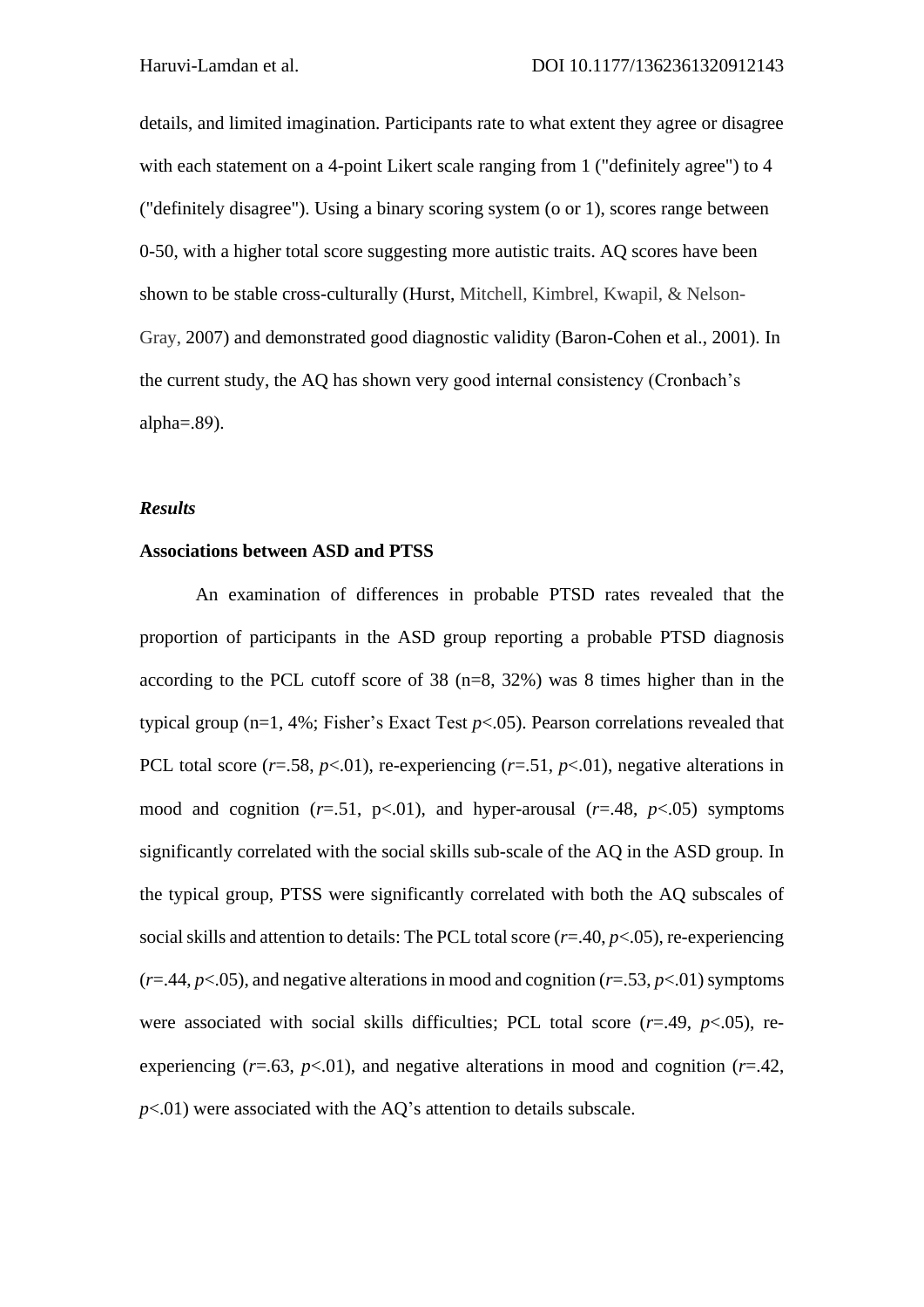Next, a Multivariate Analysis of Covariance (MANCOVA) was conducted, with group and gender as the independent variables, and PCL scores (total score and the four symptom cluster scores) as the dependent variables. Since the ASD and typical groups differed on education level, this variable was added to the analysis as a covariate. Table 2 presents descriptive PTSS scores by group and gender.

|                                               | <b>ASD</b>    |               | <b>TA</b>     |              |  |
|-----------------------------------------------|---------------|---------------|---------------|--------------|--|
|                                               | Male          | Female        | Male          | Female       |  |
| Re-experiencing                               | 6.00(4.65)    | 5.90(4.25)    | 4.93(3.01)    | 3.20(2.69)   |  |
| Avoidance                                     | 2.80(2.56)    | 3.10(2.92)    | 3.46(2.72)    | 1.60(1.95)   |  |
| Negative alterations in<br>mood and cognition | 9.20(6.73)    | 9.00(6.89)    | 7.13(5.78)    | 3.9(5.72)    |  |
| Hyper-arousal                                 | 6.40(4.57)    | 11.00(4.37)   | 4.46(3.97)    | 1.90(1.96)   |  |
| Total                                         | 24.40 (15.41) | 29.00 (15.89) | 20.00 (13.18) | 10.60(10.12) |  |

Table 2: Means (SD) of PTSD symptom scores by group and gender

The MANCOVA showed a significant main effect for group (*F*(4,42)=6.24,  $p$ <.001,  $\eta^2$  =.37), and a significant group X gender interaction effect (*F*(4,42)=2.82,  $p$ <.05,  $\eta^2$  =.21). Univariate analyses revealed that compared to typical participants, those with ASD reported a significantly higher PCL total score  $(F(1,45)=7.56, p<.01$ ,  $\eta^2$  =.14), as well as significantly higher levels of PTSS of re-experiencing  $(F(1,45)=4.39, p<.05, \eta^2=.08)$  and hyper-arousal  $(F(1,45)=20.27, p<.001, \eta^2=.31)$ . A marginally significant difference was also found for negative alterations in mood and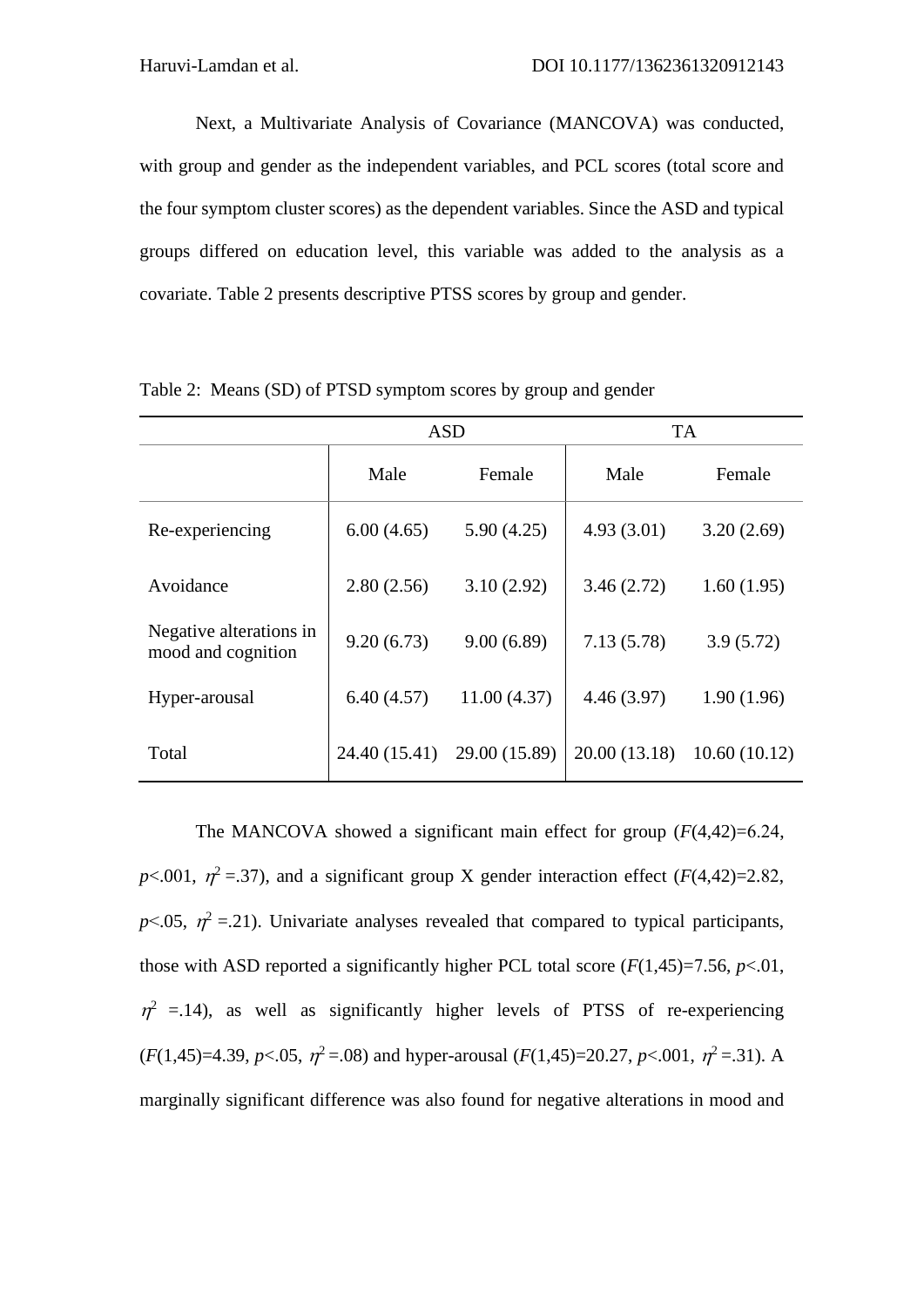cognition, with higher scores reported among participants with ASD, compared to TA

 $(F(1, 45)=3.63, p=.063, \eta^2=.075)$ . Figure 1 presents group differences in PTSS.



Note: ~p=.063, \*p<.05, \*\*\*p<.001; PCL - PTSD Checklist for DSM-5.

A univariate interaction analysis revealed that the source of the multivariate interaction effect was a significant interaction for hyper-arousal symptoms  $(F(1,45)=9.65, p<.01, \eta^2 = .18)$ . A simple effects analysis showed that while the difference in hyper-arousal symptoms between females with ASD and TA females was significant, with the latter showing lower symptom levels (*i-j*= 9.27*, s.e.*= 1.90, *p*<.001), no difference was found between males with ASD and typical males (*i-j*= 2.02*, s.e.*= 1.49, *p*=.18,). A marginally significant gender X group interaction was also found for PCL total score  $(F(1,45)=3.14, p=.083, \eta^2=.065)$ , again with females with ASD reporting higher symptom levels than typical females.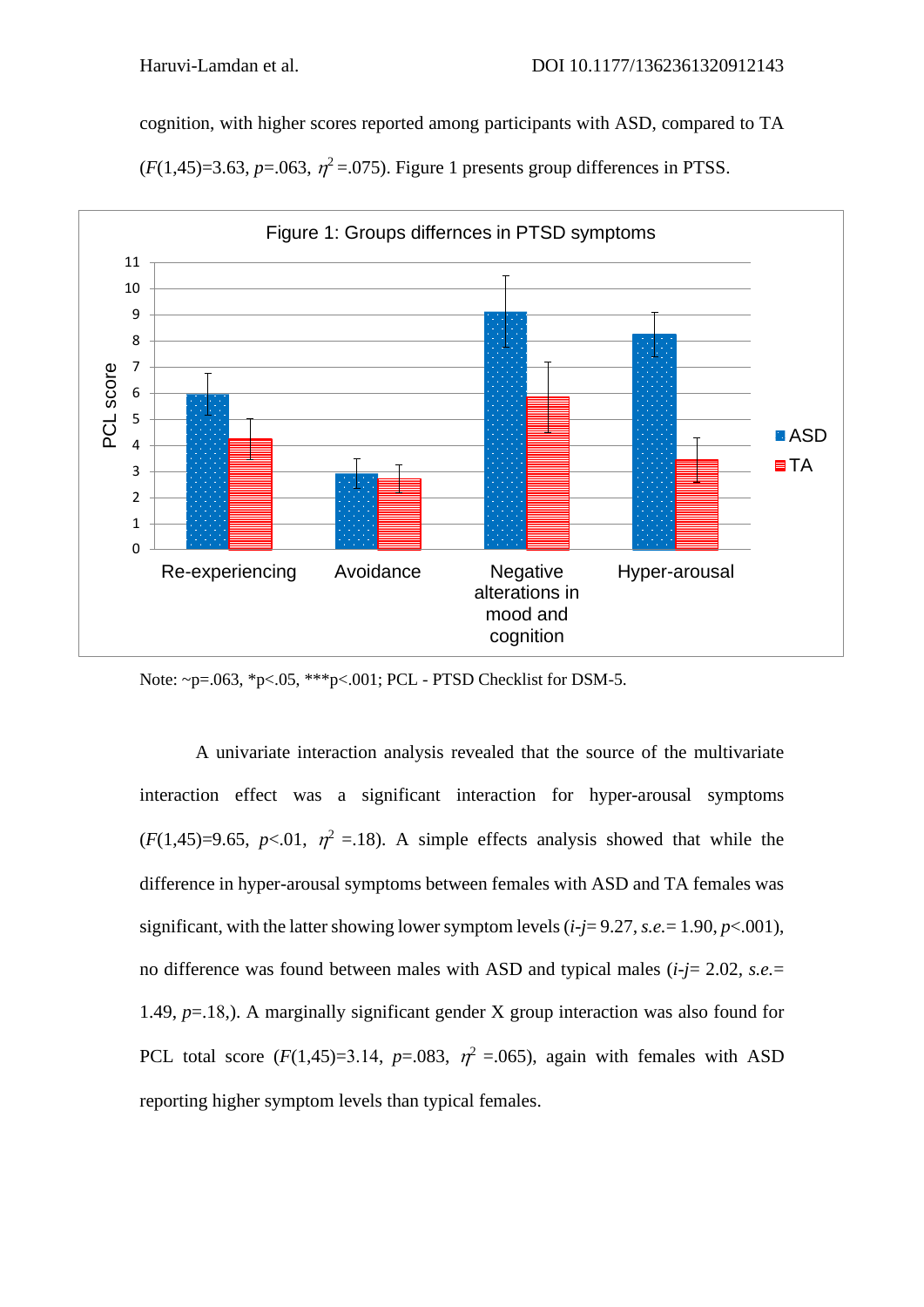# **The severity of ASD symptoms as a function of co-occurrence with probable PTSD**

Next, we set out to examine whether the existence/non-existence of the cooccurrence of ASD with probable PTSD is associated with greater ASD symptom severity. Thus, we conducted a MANOVA comparing between those with ASD alone (no co-occurring probable PTSD; n=17) and those with ASD-prob.PTSD (ASD and probable PTSD; n=8) co-occurrence on AQ scores. The analysis showed a significant main effect for ASD-prob.PTSD co-occurrence  $(F(5,19)=3.31, p<.05, \eta^2 = .46)$ . Univariate analyses revealed that compared to those without a probable PTSD diagnosis (i.e., ASD only), those with ASD-prob.PTSD co-occurrence reported a significantly higher AQ score on the social skills sub-scale  $(F(1,23)=9.98, p<.05,$  $\eta^2$ =.303). Unfortunately, due to the very small number of participants with probable PTSD from the TA group  $(n=1)$ , we were unable to assess the same question regarding PTSS severity.

#### **Exposure to potentially traumatic life events**

As noted earlier, in this study we chose to examine a wide variety of potentially traumatic life events, including events clearly meeting the PTSD DSM-5 events criterion (criterion A; e.g., war, sexual assault, traffic accidents) and social stressors, such as bullying and ostracizing. A MANCOVA was conducted, with group and gender as the independent variables, and number of potentially traumatic life events (total count, number of negative social events and PTSD criterion A events) as the dependent variables. Due to the between-group difference in education, the latter was added as a covariate. The MANCOVA yielded main effects for group  $(F(2,44)=14.64, p<.001, \eta^2)$  $=$ .40), gender (*F*(2,44)=9.60, *p*<.001,  $\eta^2 = 304$ ), and the group X gender interaction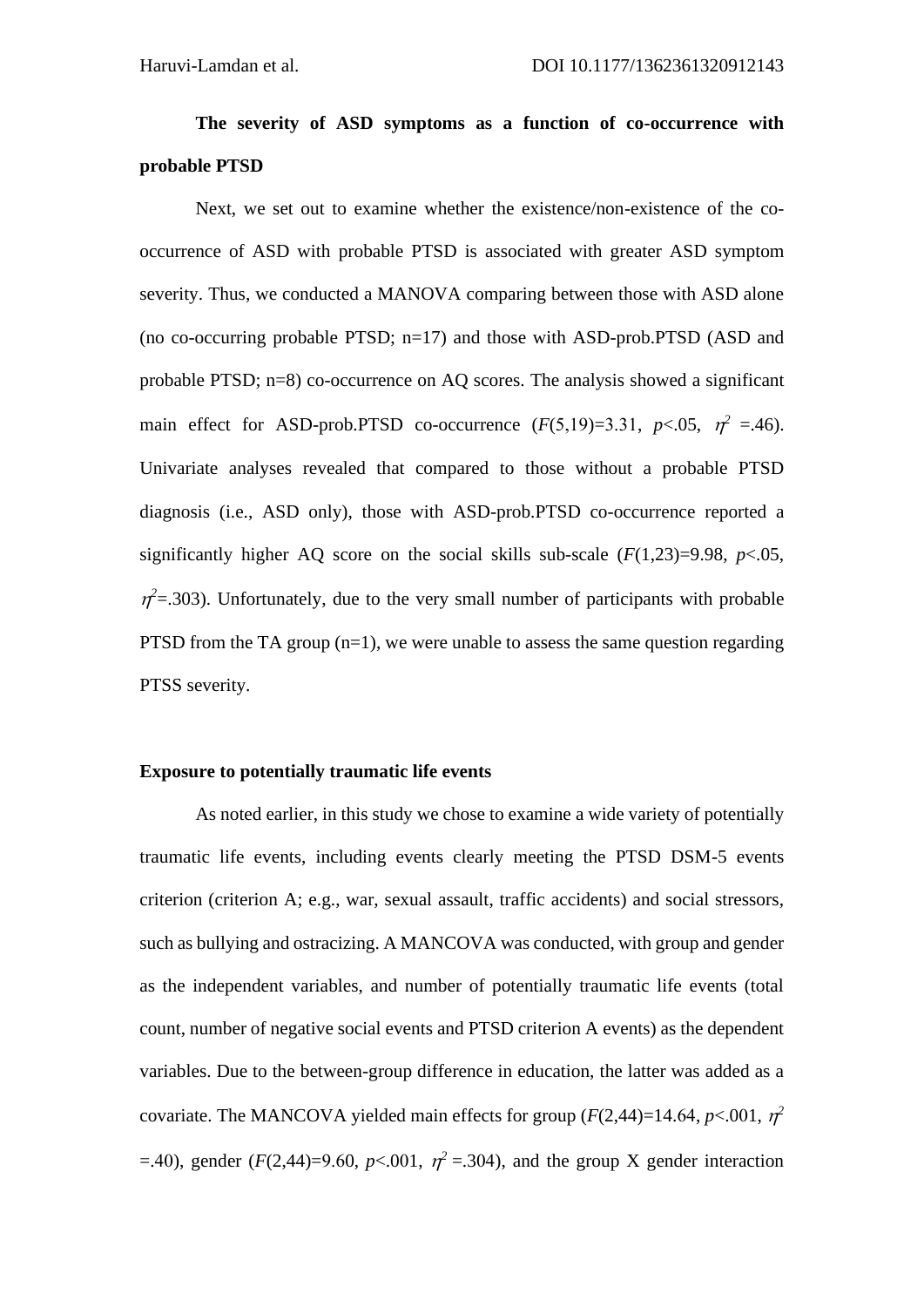$(F(2, 44)=4.50, p<.05, \eta^2=17)$ . Univariate analyses revealed that the source of the multivariate group effect was a significant difference between the ASD and TA groups in both the total number of potentially traumatic events  $(F(1,45)=11.06, p<.01, \eta^2=.20)$ and the number of negative social events  $(F(1,45)=25.12, p<.001, \eta^2 = .36)$ , with participants with ASD reporting higher exposure compared to typical participants. No group difference was found regarding the number of PTSD criterion A events. Table 3 presents average numbers of potentially traumatic life events by group and gender.

|                                | Males  |           | Females |        |
|--------------------------------|--------|-----------|---------|--------|
|                                | ASD    | <b>TA</b> | ASD     | TA     |
| No. of negative social events  | 5.26   | 3.40      | 11.00   | 4.60   |
|                                | (3.19) | (3.33)    | (1.33)  | (3.62) |
| No. of PTSD criterion A events | 2.53   | 3.93      | 3.70    | 2.80   |
|                                | (1.24) | (2.40)    | (1.41)  | (2.69) |
| Total No. of potentially       | 7.80   | 7.33      | 14.70   | 7.40   |
| traumatic life events          | (3.58) | (4.35)    | (1.88)  | (5.29) |

Table 3: Mean numbers (SD) of potentially traumatic life events by group and gender

In addition, significant gender differences were found regarding the total number of potentially traumatic events  $(F(1,45)=9.40, p<.01, \eta^2=.17)$  and the number of negative social events  $(F(1,45)=17.90, p<.001, \eta^2 = .28)$ , with females reporting higher exposure compared to males. Additionally, a significant group by gender interaction was found for the total number of potentially traumatic events  $(F(1,45)=9.05, p<0.01, \eta^2=17)$ . While the difference between females with ASD and typical females was significant  $(i-j=7.70, s.e. = 1.91, p<.001)$ , the difference between males with ASD and typical males was not  $(i-j=0.66, s.e.=1.49, p=.66)$ . A significant interaction was also found for the number of negative social events  $(F(1,45)=7.95,$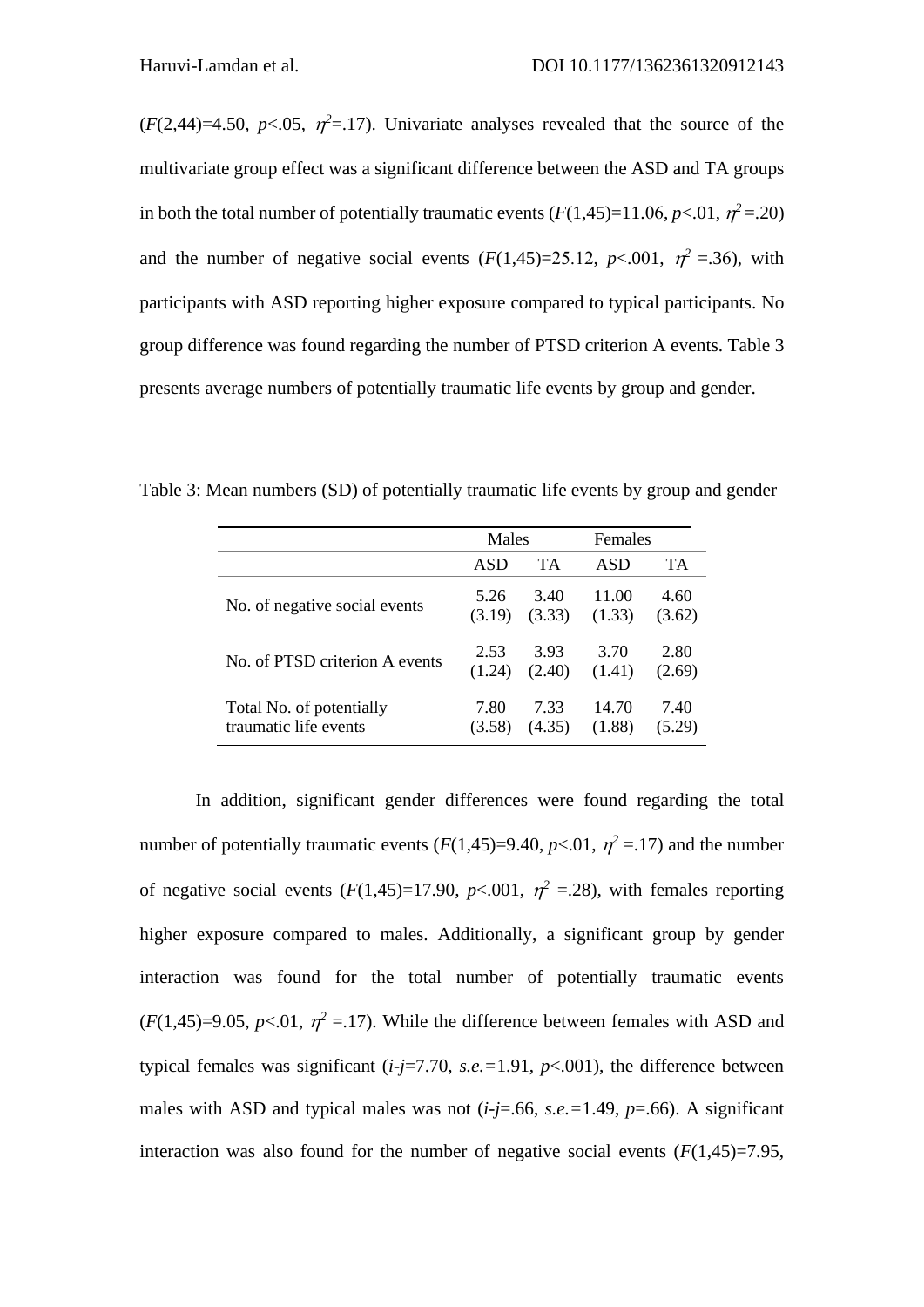$p<.01$ ,  $\eta^2 = 0.15$ ). While the difference between females with ASD and typical females was significant  $(i-j=7.21, s.e. = 1.43, p<.001)$ , the difference between males with ASD and typical males was only marginally significant (*i-j*=2.25, *s.e.=*1.12*, p*=.051). Finally, a marginally significant interaction was found regarding the number of PTSD criterion A events  $(F(1,45)=3.18, p=.08, \eta^2=.07)$ . While the difference between females with ASD and typical females was not significant (*i-j*=.49, *s.e.=*.95, *p*=.61), the difference between males with ASD and typical males was significant  $(i-j=1.60, s.e. = .74, p < .05)$ . The effects of exposure to potentially traumatic life events are illustrated in Figures 2 and 3.

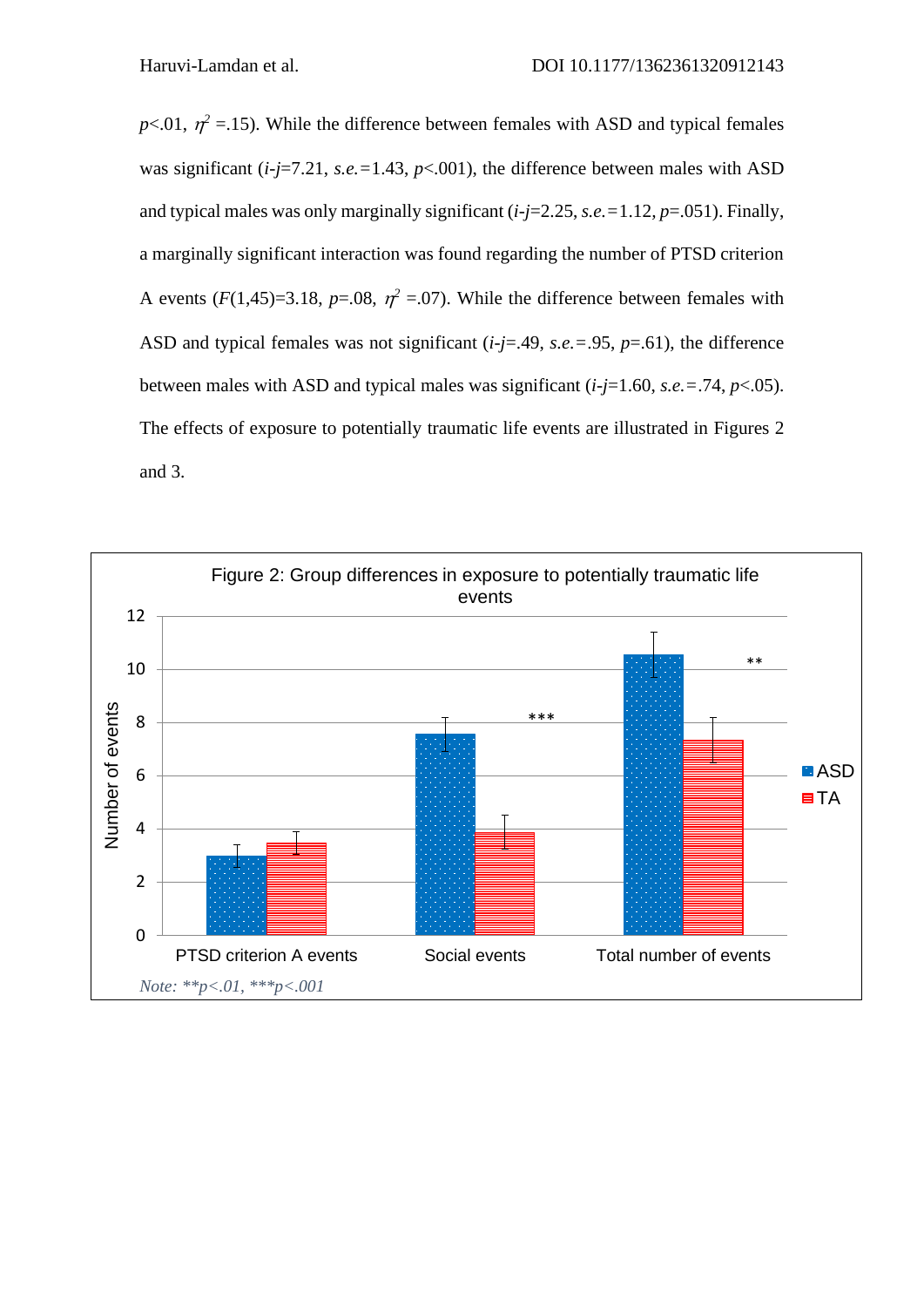

Note: ~p=.065, \*\*\*p<.001

Finally, we examined which types of events were associated with PTSS in the ASD and TA groups. Thus, Pearson correlations were calculated in order to examine the association between PTSS and potentially traumatic exposure. As can be seen in Table 4, a significant positive association between PTSS and number of negative social events was found in the ASD group, but not in the TA group. In contrast, a significant positive association was found between PTSS and PTSD criterion A events among the TA group, but not in the ASD group. Looking at the PCL symptom clusters, the ASD group showed significant positive associations only for hyper-arousal symptoms with negative social events, and with total number of negative life events. In the TA group, significant associations were found between all symptom clusters and PTSD criterion A events, but no correlation was found for negative social events in this group.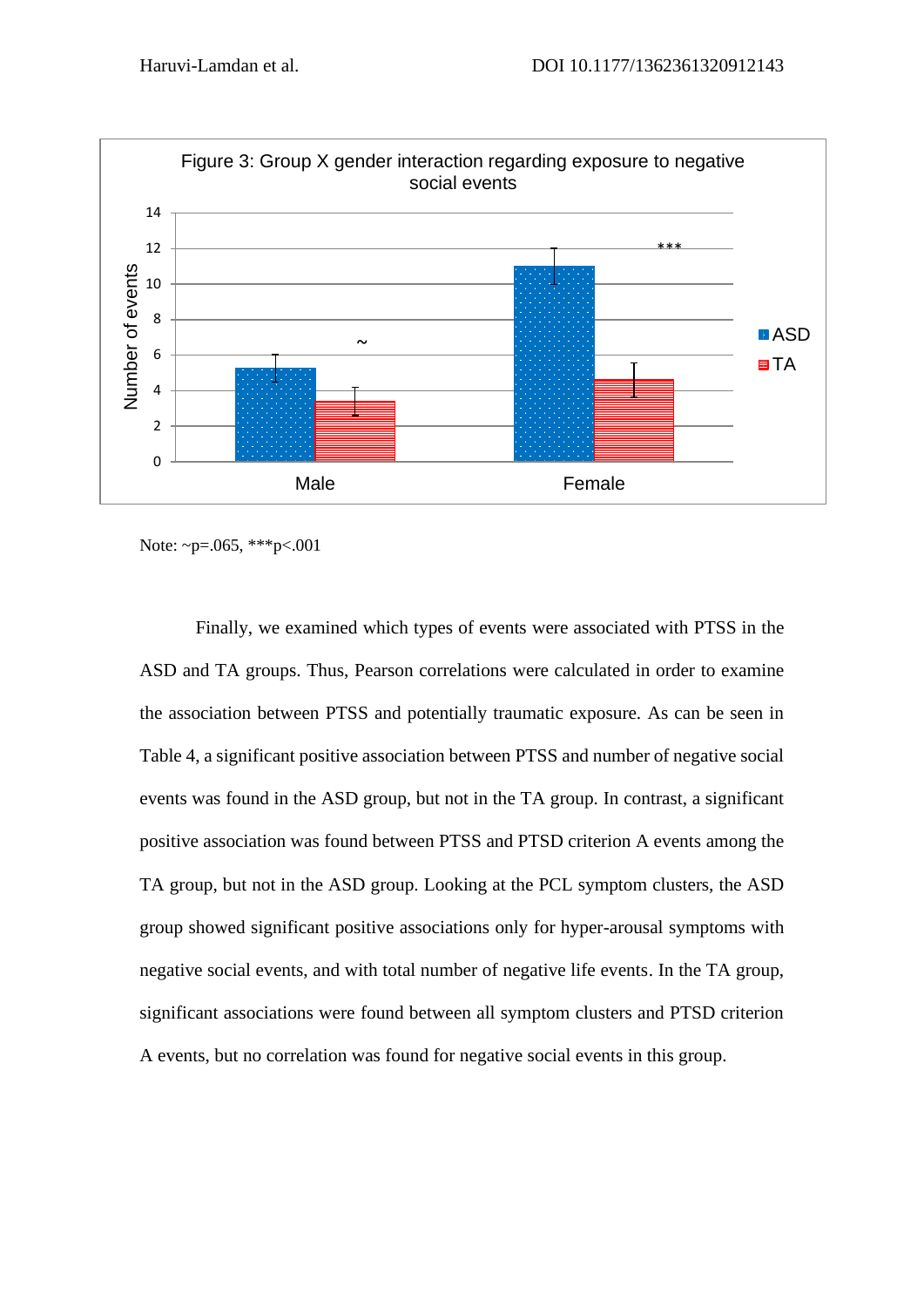| <b>PCL</b>                     | Total score |           | Re-        |              | Avoidance  |           | Negative   |                | Hyper-arousal |           |
|--------------------------------|-------------|-----------|------------|--------------|------------|-----------|------------|----------------|---------------|-----------|
|                                |             |           |            | experiencing |            |           |            | alterations in |               |           |
| Number                         |             |           |            |              |            |           |            | mood and       |               |           |
| of events                      |             |           |            |              |            |           |            | cognition      |               |           |
|                                | <b>ASD</b>  | <b>TA</b> | <b>ASD</b> | <b>TA</b>    | <b>ASD</b> | <b>TA</b> | <b>ASD</b> | <b>TA</b>      | <b>ASD</b>    | <b>TA</b> |
| Negative social<br>events      | $.41*$      | .31       | .33        | .23          | $-.09$     | .07       | .35        | .30            | $.53**$       | .38       |
| PTSD criterion<br>A events     | .15         | $.61*$    | $-.05$     | $.42*$       | .20        | $.46*$    | .04        | $.60**$        | .34           | $.52**$   |
| Total number<br>of life events | .39         | $.56**$   | .26        | $.40*$       | $-.01$     | .30       | .31        | $.55***$       | $.56**$       | $.56*$    |

Table 4: Pearson correlations between number of potentially traumatic events and PCL scores

Note: \*p<.05,\*\*p<.01

Finally, Sixty percent (60%; n=15) of participants with ASD chose a negative social event as the event that caused them the most significant distress, compared to only 20% (n=5) of typical participants ( $\chi^2(1)$ =8.33, p<.01). The events most frequently chosen by ASD participants as the most distressing were shunning, physical, and verbal violence. In the TA group, combat and exposure to terror were the events most commonly chosen as most distressing.

## *Discussion*

This is one of very few studies to have examined PTSS levels in adults with ASD. So far, ASD-PTSD co-occurrence has received little empirical attention. Our analysis reveals the increased vulnerability of adults with ASD (with no intellectual impairment) to trauma and probable PTSD, and the role of gender as a moderator of the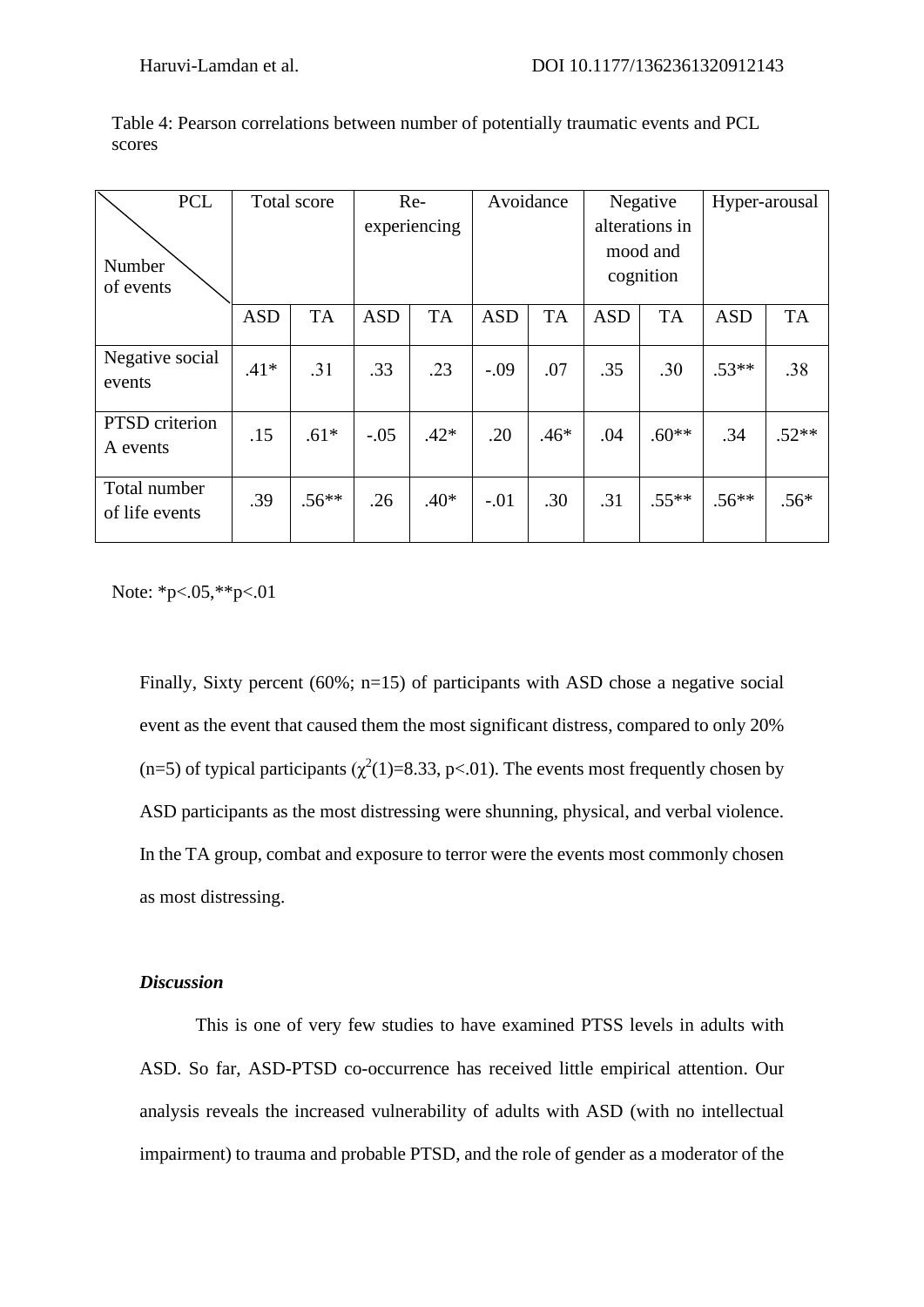PTSS levels in adults with ASD. The results suggest that females with ASD are at a greater risk for exposure to potentially traumatic events and for manifestation of PTSS. Perhaps most importantly, our findings indicate that the social sphere in particular may be potentially traumatic for individuals with ASD, especially for females. Additionally, we found that individuals with ASD and probable PTSD co-occurrence present a more severe clinical picture, compared to those endorsing ASD alone.

Our main finding revealed that individuals with ASD reported significantly higher levels of PTSS, compared to typical participants. Looking at the four PCL symptom clusters, individuals with ASD reported higher levels of reexperiencing and hyper-arousal symptoms, as well as marginally significant higher levels of negative alterations in mood and cognition. These findings are in line with a previous study, which examined the association of PTSS and autistic traits (AT) in a typical adult sample, revealing that those with the highest level of AT reported higher levels of PTSS, particularly from the hyper-arousal cluster, compared to those with lower AT (Haruvi-Lamdan et al., 2019).

One explanation for ASD and probable PTSD co-occurrence shown here may be that ASD serves as a vulnerability factor for PTSD. Hirvikoski and Blomqvist (2015) found that adults with ASD reported significantly higher subjective stress and poorer ability to cope with stress in everyday life, compared to typical adults. One's subjective perception of his or her ability to cope with a specific stressor is central in defining the level of experienced distress (Karasek & Theorell, 1990). Individuals with ASD often show executive functioning difficulties (Kenworthy, Yerys, & Anthony, 2008), which may impede their choice of appropriate coping strategies. Another aspect related to ASD that may affect individuals' subjective distress level following trauma is sensory hypersensitivity (e.g. Horder, Wilson, Mendez, & Murphy 2014), a factor that has been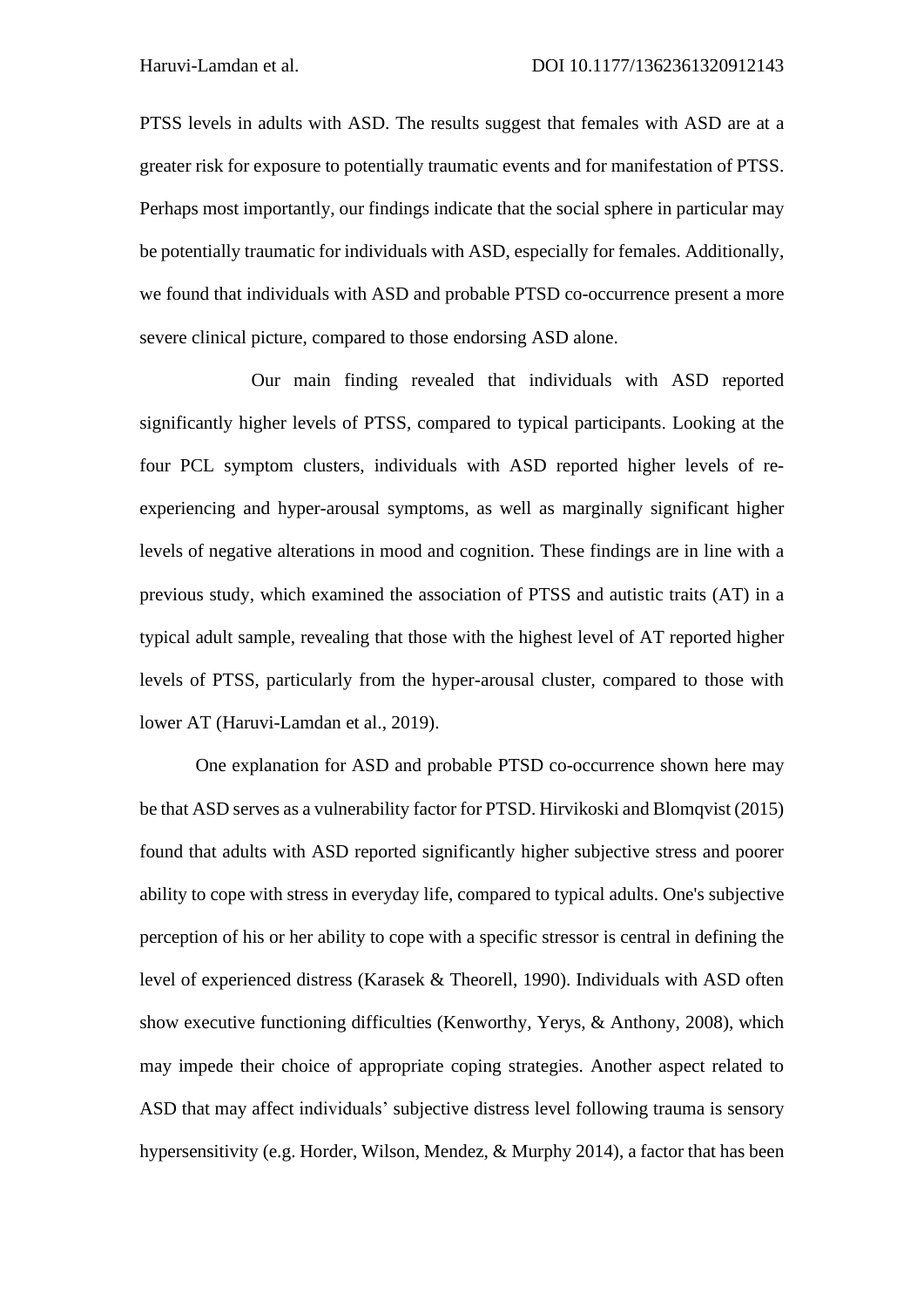associated with vulnerability to PTSD (Engel-Yeger, Palgy-Levin, & Lev-Wiesel, 2013). Additionally, communication difficulties and impaired social skills may get in the way of reporting traumatic experiences and seeking help or treatment (Cook et al., 1993). It is also possible that individuals with ASD receive less social support, which is known as a major protective factor in the face of trauma (Wright, Kelsall, Sim, Clarke, & Creamer, 2013). Importantly, ASD-PTSD co-occurrence could be attributed to potential shared vulnerability mechanisms for both disorders, including emotion regulation deficits, increased rumination, difficulties in autobiographical memory, and impaired social cognition (Haruvi-Lamdan et al., 2018). This possibility of shared mechanisms calls for future research.

Previous studies have shown mixed findings regarding the specific symptoms characterizing individuals with ASD following trauma. In their review paper, Kildahl and colleagues (2019) have shown that on the majority of studies examining response to traumatic events among individuals with ASD and intellectual disability parents reported symptoms of hyper-arousal and negative alterations in mood and cognition following traumatic experiences. These symptoms were relatively more easily identified, as opposed to intrusive memories and re-experiencing symptoms, which cannot be fully captured using parental report. The few case studies that described reexperiencing symptoms involved individuals with intact verbal abilities. Therefore, they emphasized the importance of self-report measures that may capture the subjective experience and symptomatology among traumatized individuals with ASD. Additionally, previous studies have shown that children with ASD who experienced frequent peer victimization reported increased arousal levels, including a stronger tendency for anxiety, anger, hyper-sensitivity, self-injury, stereotypic behavior, and hyperactivity (Bitsika & Sharpley, 2014; Cappadocia,Weiss, & Pepler, 2012). Looking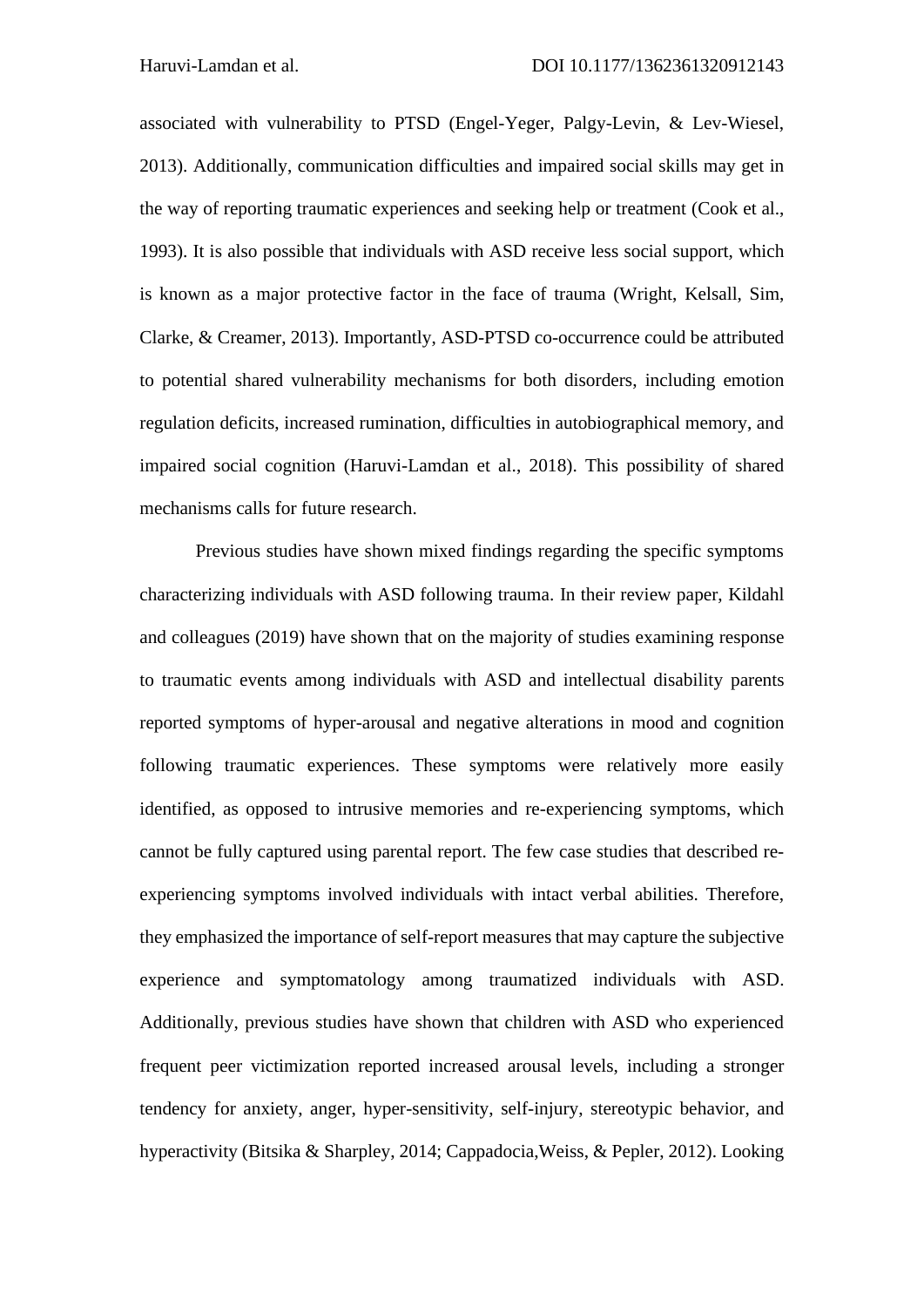at the group differences in specific PTSS clusters, our results reveal the central role of hyper-arousal and re-experiencing symptoms. The hyper-arousal cluster includes several symptoms which may be considered "non-specific" to PTSD, including sleep impairments, difficulty concentrating, agitation, and anger. This non-specific nature may account for this cluster's association with other disorders co-occurring with PTSD (Horesh et al., 2017). It is also possible that, at least in part, hyper-arousal is also related to underlying symptoms of anxiety, which have been found to be elevated among those with ASD (Zaboski, & Storch, 2018). While we did not specifically assess anxiety in this study, this is a possible explanation. In addition, individuals with ASD have been shown to experience sensory hyper-sensitivity, which in turn may cause them to feel more agitated, hypervigilant, and generally aroused (Green, & Ben-Sasson, 2010). As for re-experiencing, individuals with ASD were found to report high levels of rumination and intrusive thoughts (Carne, Goddard, & Pring, 2013; Gothman et al., 2014). This tendency to "rehash" mental and emotional content is at the core of the reexperiencing cluster, and characterizes post-traumatic intrusions (e.g., constant reminders of the trauma, flashbacks). Future qualitative inquiries may examine whether the symptom clusters highlighted in our study fully capture the nature of the posttraumatic experience in adults with ASD. Notably, there is also the possibility of the increased hyperarousal symptoms resulting from an overlap between ASD symptoms and PTSS, i.e., that some similarities between symptoms that are characteristic of both conditions may inflate the level of PTSS reported by individuals with ASD. However, symptom overlap is unlikely to explain the elevated re-experiencing PTSS found in the current study.

In our sample, females with ASD reported marginally significant higher levels of PTSS in general, and significantly higher levels of hyper-arousal symptoms,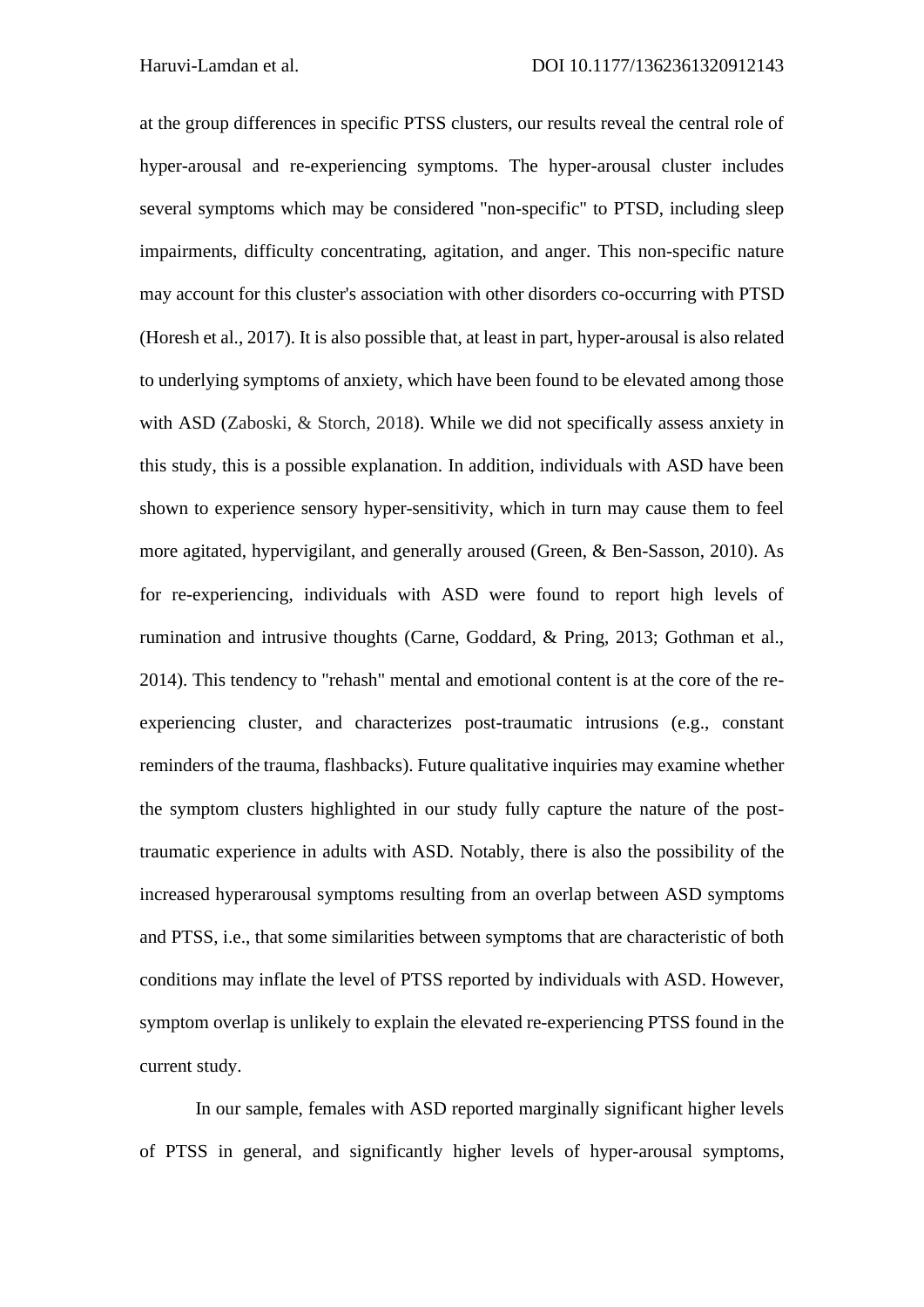compared to typical females. This difference was not found among males. A possible explanation for this finding may be that the gender difference in PTSD rates in the general population becomes even more profound among individuals with ASD. As noted, in the general population females face a lifetime risk for PTSD that is twice as high as males (Yehuda et al., 2015). Although gender differences in PTSS among individuals with ASD were hardly ever studied before, one study did show that females who experienced victimization and/or bullying reported more symptoms of anxiety compared to males (Bouman et al., 2012). Our findings regarding PTSS gender differences are particularly concerning considering the high prevalence of suicidal thoughts and behaviors among individuals with ASD (Kirby et al., 2019), as well as among women belonging to traumatized or abused minorities in society (Basile, Smith, Fowler, Walters, & Hamburger, 2016). In fact, women with ASD were found to face a particularly high risk of dying by suicide (Hirvikoski et al., 2016). Thus, traumatized women with ASD may represent a particularly high-risk group, which possibly requires special attention and treatment. Clearly, more studies are needed in order to elucidate PTSD gender differences among individuals with ASD. We believe such an examination is of particular importance in this era of personalized medicine.

Increased risk for traumatic exposure among individuals with ASD may also serve as a vulnerability factor for PTSD (Haruvi-Lamdan et al., 2018). Indeed, our findings indicate that individuals with ASD were significantly more exposed to potentially traumatic life events compared to typical adults. In particular, participants with ASD were more exposed to negative social events (e.g., bullying, ostracism), while regarding PTSD criterion A events there was no group difference. Moreover, in our sample, lifetime exposure to negative social events was related to PTSS in the ASD group, but not in the TA group. In contrast, lifetime exposure to criterion A events was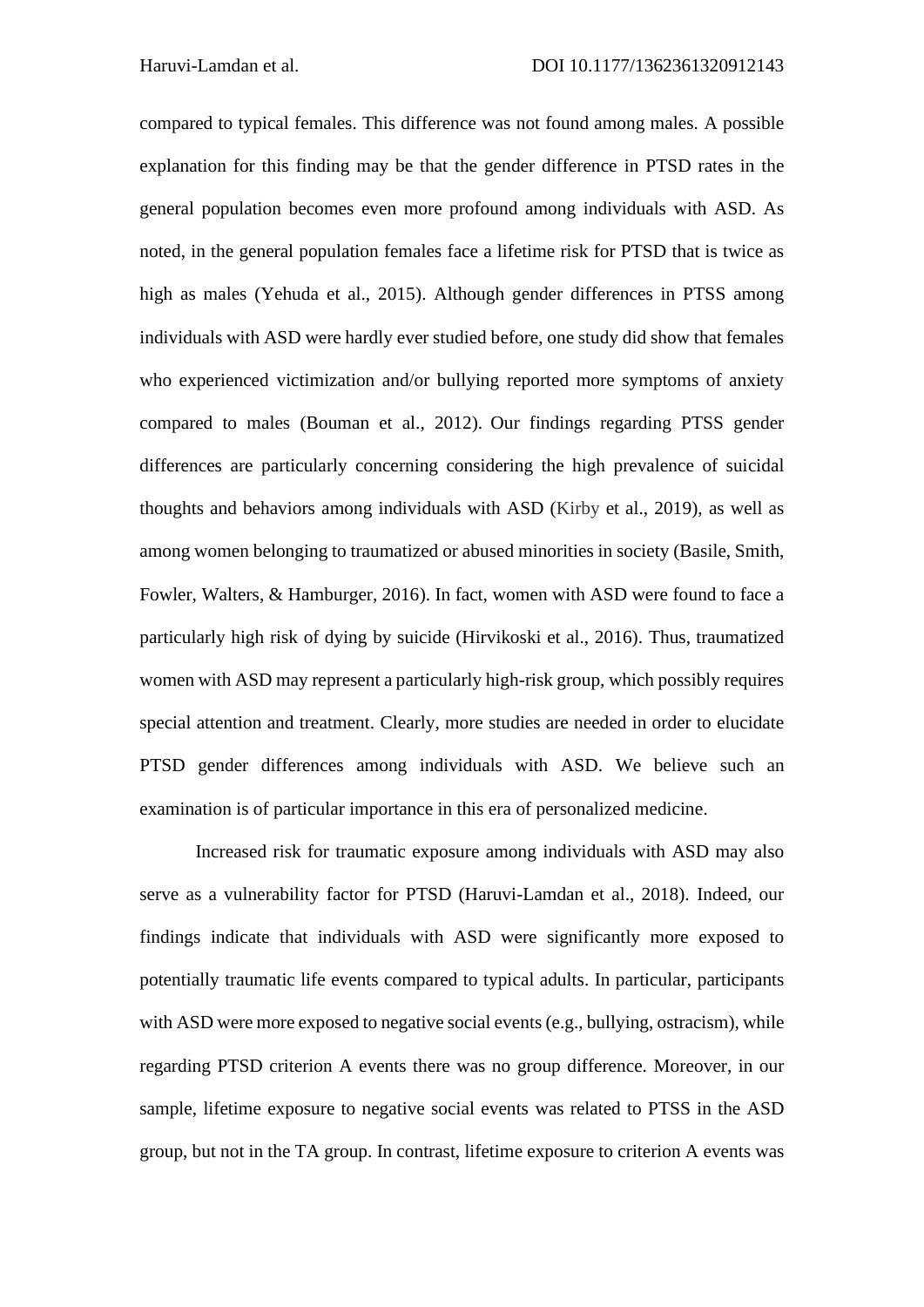related to PTSD symptoms among the TA group, but not the ASD group. In addition, our results revealed that individuals with ASD showed a higher tendency to choose negative social events as their most distressing experience, compared to typical adults. This emphasizes the centrality of social stressors for individuals with ASD, compared to events that are more commonly studied in trauma research. In this study, we included a wide range of negative interpersonal experiences, from bullying, verbal insults, humiliations, and social exclusion, to physical violence. These situations appear to be perceived as more traumatic for individuals with ASD than for their typical peers. The PTSD cognitive model by Ehlers and Clark (2000) emphasizes the importance of the victim's subjective perception on the development and persistence of PTSD. The social communication difficulties experienced by individuals with ASD may affect the interpretations and meaning they assign to different situations. It is possible that they encounter a social environment that is less accepting, and potentially more aggressive towards them (White, Hillier, Frye, & Markrez, 2016). Moreover, at least for some individuals with ASD, being aware of the difference between themselves and their typical peers, as well as the way they are viewed by the latter, may be a source of significant stress. The fact that individuals may be differentially vulnerable to certain types of events is of key importance when attempting to understand the huge variability in PTSD manifestation (Galatzer-Levy & Bryant, 2013). For those with ASD, negative events occurring within the social realm seem to exert a unique influence in terms of PTSS.

Importantly, our findings may indicate that for individuals with ASD, negative social events exert a cumulative effect, as they are often experienced in a chronic, continuous fashion. Spence and colleagues (2019) suggested that for many individuals the traumatic event occurs within the context of other negative experiences, and that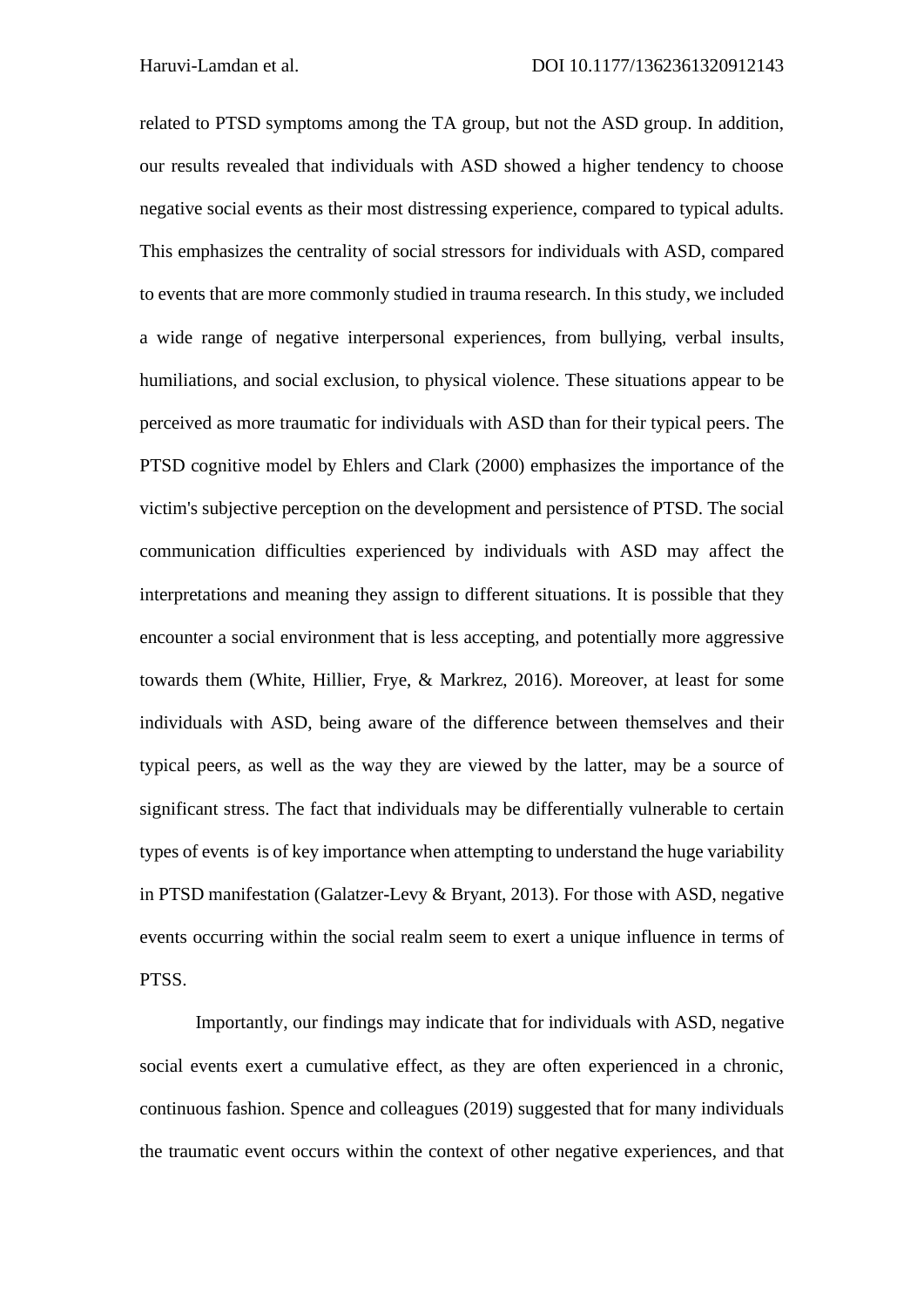one's emotional distress should be understood in light of this broader set of events. This claim seems particularly relevant when it comes to ASD, as traumatic social events often occur as part of ongoing, stress-inducing, inter-personal difficulties. For example, bullying experiences are often recurrent, and tend to afflict socially vulnerable individuals more than once (Sourander et al., 2010). Repeated and chronic traumatic events have been shown to exert a powerful impact on one's inter-personal relationships and core beliefs about the self and the world. Thus, it is quite possible that traumatized individuals with ASD in fact experience chronic, complex trauma, as opposed to single events, thereby yielding a broader, more severe clinical picture more akin to complex PTSD (CPTSD; Brewin et al., 2017; Herman, 1992). To the best of our knowledge, CPTSD has yet to be studied among adults with ASD (Taylor & Gotham, 2016), and further studies in this area are needed.

Additionally, we have shown a gender by group interaction regarding trauma exposure. Our findings indicate that females (but not males) with ASD face an increased risk of experiencing potentially traumatic events compared to typical females. One explanation for this finding may be that the ASD diagnosis for females usually occurs later in life, compared to males. This may expose females to a longer period of being misunderstood and potentially mistreated not only by their peers but also by authority figures such as teachers or employers, with little appropriate support. Furthermore, in recent years, findings about the tendency of females with ASD to camouflage their characteristics (e.g., Dean, Harwood, & Kasari, 2017) suggests that females may be exposed to traumatic experiences in the social realm, without being properly noticed and supported. Camouflaging in females with ASD has been shown to associate with more anxiety and depression (Brgiela, Steward, & Mandy, 2016; Lai, et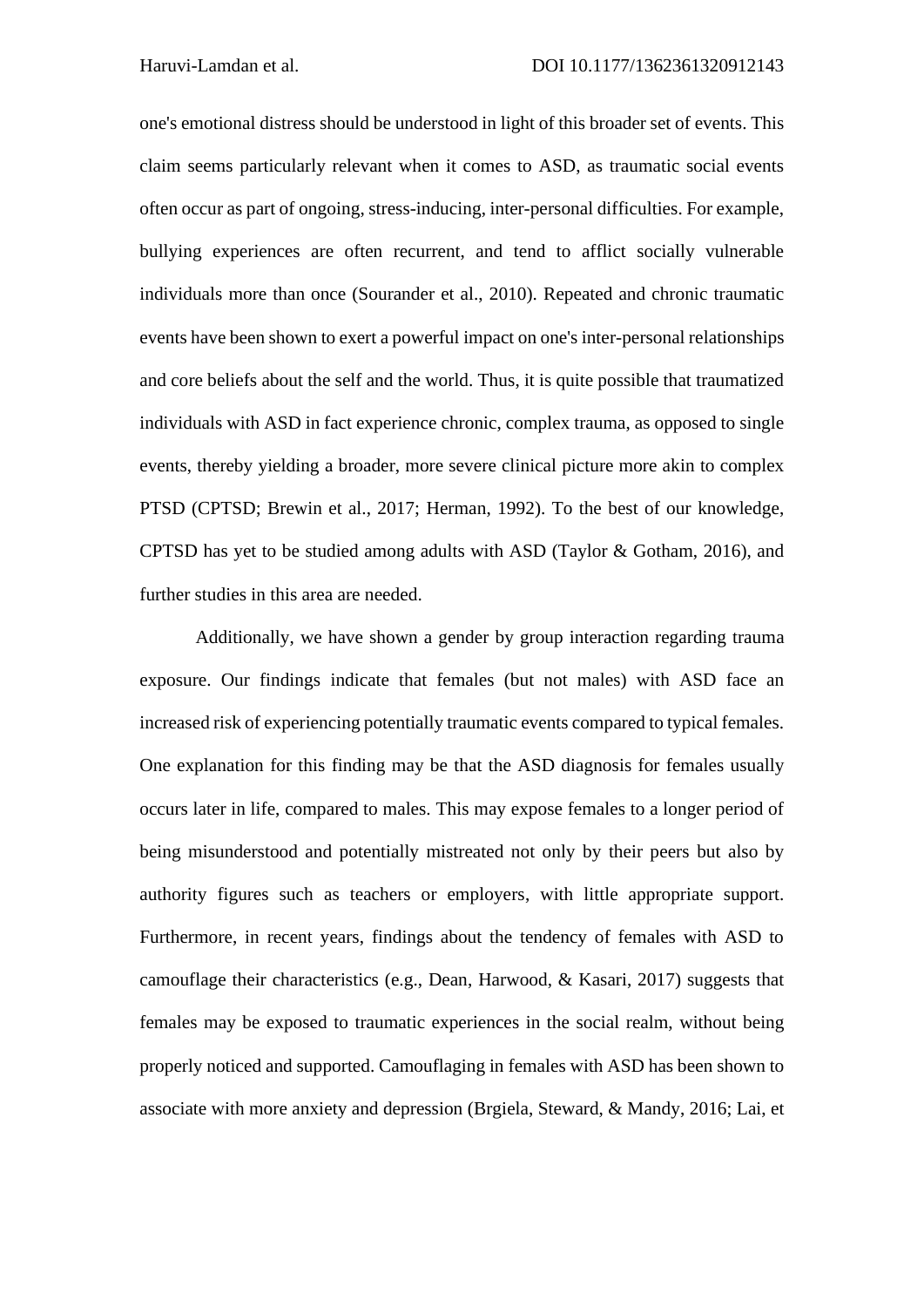al., 2011). Future studies should examine if part of this clinical picture also includes PTSD.

The final aim of this study was to examine whether ASD-probable PTSD cooccurrence entails higher symptom severity. We have found that, compared to individuals diagnosed only with ASD, those with ASD and probable-PTSD report greater deficits in social skills. This is in line with previous studies, showing that having two or more diagnoses was associated with worse functioning, specifically social functioning: Chiang and Gau (2016) found among youth with ASD that co-occurring psychiatric conditions (e.g., anxiety, depression) mediated the association between autistic symptoms severity and social dysfunction. Zukerman and colleagues (2019) found that adaptive behavior (e.g. social skills and communication) were negatively correlated with social anxiety and OCD symptoms among students with ASD. In contrast, Kerns, Kendall, Zickgraf, et al., (2015) have found that youth with cooccurring ASD and anxiety disorders had better parent-reported functional communication than youth with ASD alone. Therefore, further research is required. As for PTSD, previous studies have similarly shown that the disorder's severity was associated with the existence of co-occurring conditions, including depression and substance abuse (e.g., Shah, Shah, & Links, 2012). To the best of our knowledge, this is the first study to examine ASD-PTSD co-occurrence in this context. Our results provide preliminary evidence that ASD and probable-PTSD co-occurrence exacerbates at least some symptoms of ASD. Due to the small number of individuals meeting the cutoff for probable PTSD in our sample, we were unable to examine this question for PTSS severity as well. Thus, further studies are needed in this area, based on larger samples.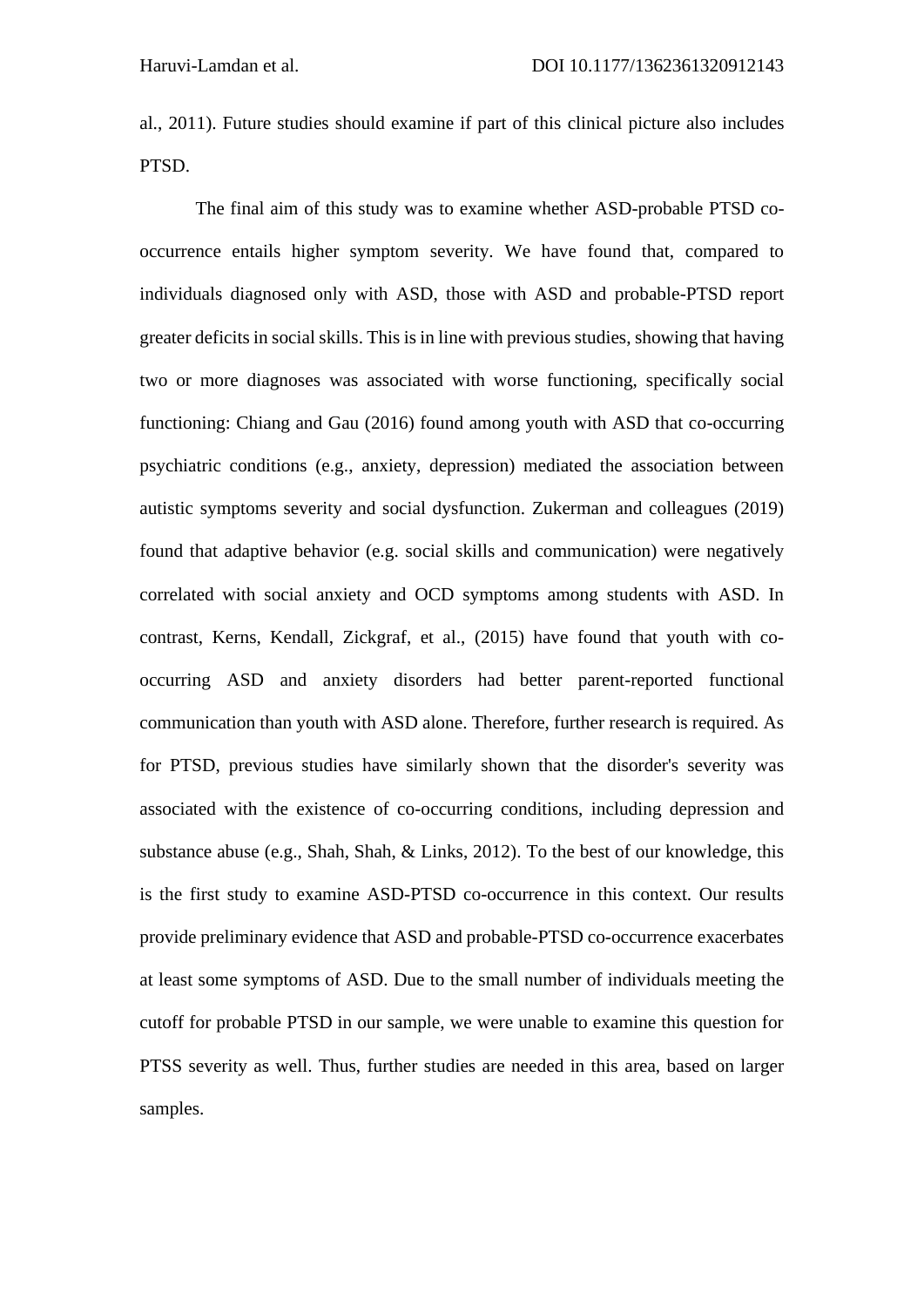It is important to remember, however, that participants were labeled with a probable PTSD diagnosis based on their self-report on the PCL. Whereas these reports may indeed represent a co-occurrence of both conditions, reliance on self-report measures that have not been adapted for the use of individuals with ASD may bias our results in different ways: on one hand, they may be insufficiently sensitive to the unique symptoms or the different manifestation of symptoms following trauma among individuals with ASD. On the other hand, such measures may overpathologize individuals with ASD given that some symptoms of ASD and related co-occurring conditions (e.g., anxiety, depression) could resemble and elevate scores on a PTSD measure erroneously (Cassidy et al., 2018). Hence, a clinical assessment for PTSD among participants with ASD may be warranted. Noteworthy, even with a clinical evaluation in place, the differential diagnosis between autistic and post-traumatic symptoms may be complicated, especially with regards to socio-emotional functioning and sensory experiences (Stavropoulos, Bolourian, & Blacher, 2018). Therefore, the diagnosis of PTSD among individuals with ASD calls for the establishment of clear clinical guidelines.

This study is limited by its focus on adults with ASD and no intellectual or verbal impairments. Therefore, the generalization of findings to the wider autistic spectrum may be limited. Our study was also based on a cross-sectional design, thus excluding the possibility of establishing causal relationships between assessed factors. It is therefore possible that some of the social difficulties attributed to the ASD phenotype were actually PTSS. We recommend that future studies employ prospective, longitudinal designs, in order to more accurately assess the temporal relationships between specific events and their post-traumatic implications among individuals with ASD. Finally, our sample size was quite modest, and thus statistical power was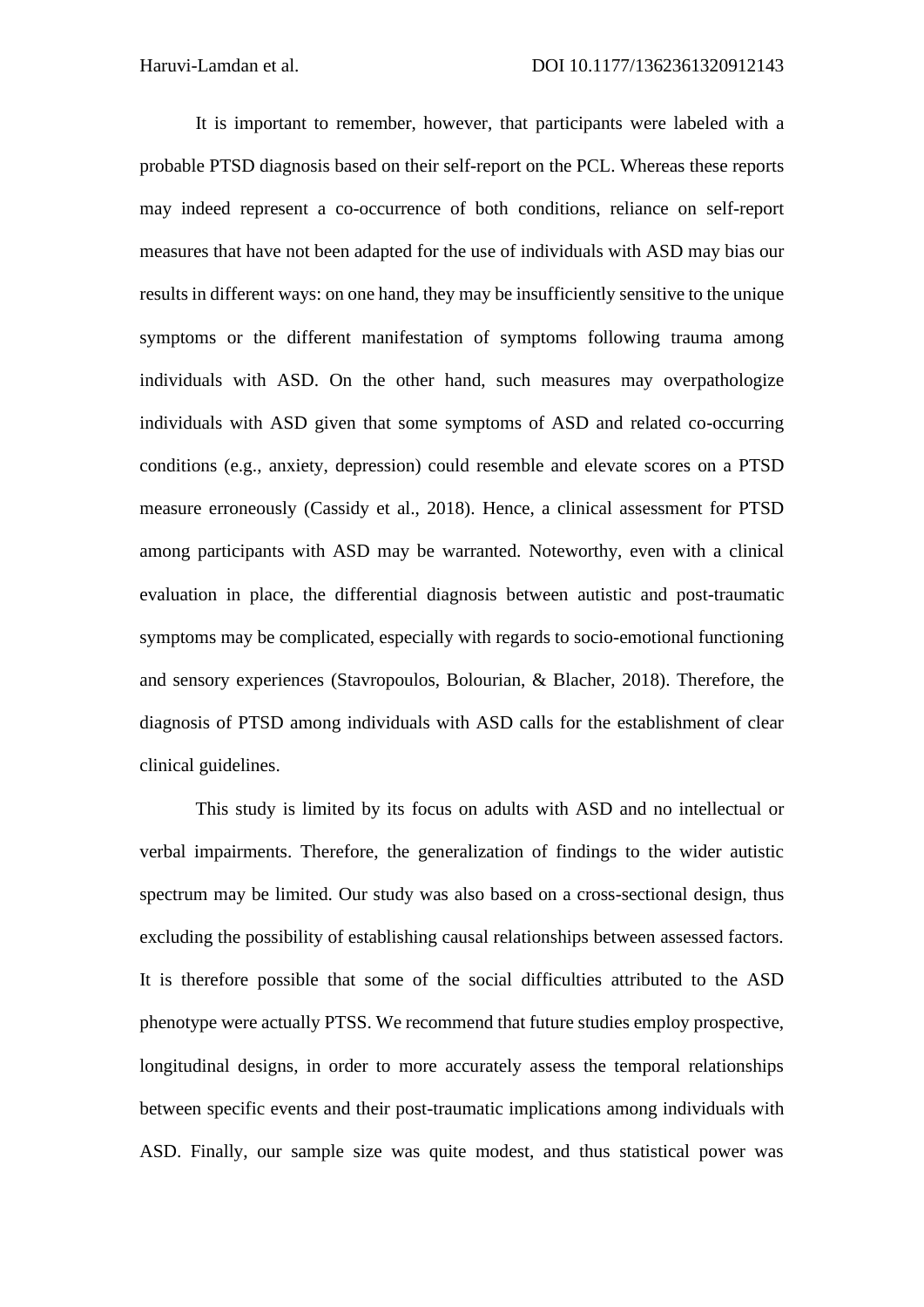sometimes insufficient to conduct certain analyses. This was especially apparent when examining the probable PTSD diagnosis, as only few participants passed the PCL threshold.

Nonetheless, this study is novel and important in several ways. Studies examining PTSD among adults with ASD are very rare. These individuals are trying to integrate and function in society, but often face significant challenges and hardships. Future studies are encouraged to examine exposure to potentially traumatic events and PTSD in different contexts, as well as among individuals with ASD in different age groups, developmental and intellectual levels. Our findings indicate that there are potentially traumatic events, most notably negative social events, that are not included in standard trauma measures, and are central in the experience of individuals with ASD. Therefore, further research is needed to create and validate measures of trauma exposure, PTSD, and complex PTSD among children and adults with ASD. These measures should also be sensitive to gender differences in symptom manifestation and trauma exposure. These methodological complexities attest to the fact that the vast majority of trauma studies to date have been conducted among typical individuals, thus neglecting a wide variety of populations that may experience trauma differently and carry unique post-traumatic scars. Finally, following the improved identification of trauma and PTSD among males and females with ASD, future studies should focus on developing novel interventions for treating trauma-exposed clients with ASD, and assessing their effectiveness. While evidence-based psychotherapy has massively developed for PTSD and ASD separately, we currently know only of case studies describing psychotherapy for individuals who have co-occurring ASD and PTSD (Rumball, 2018).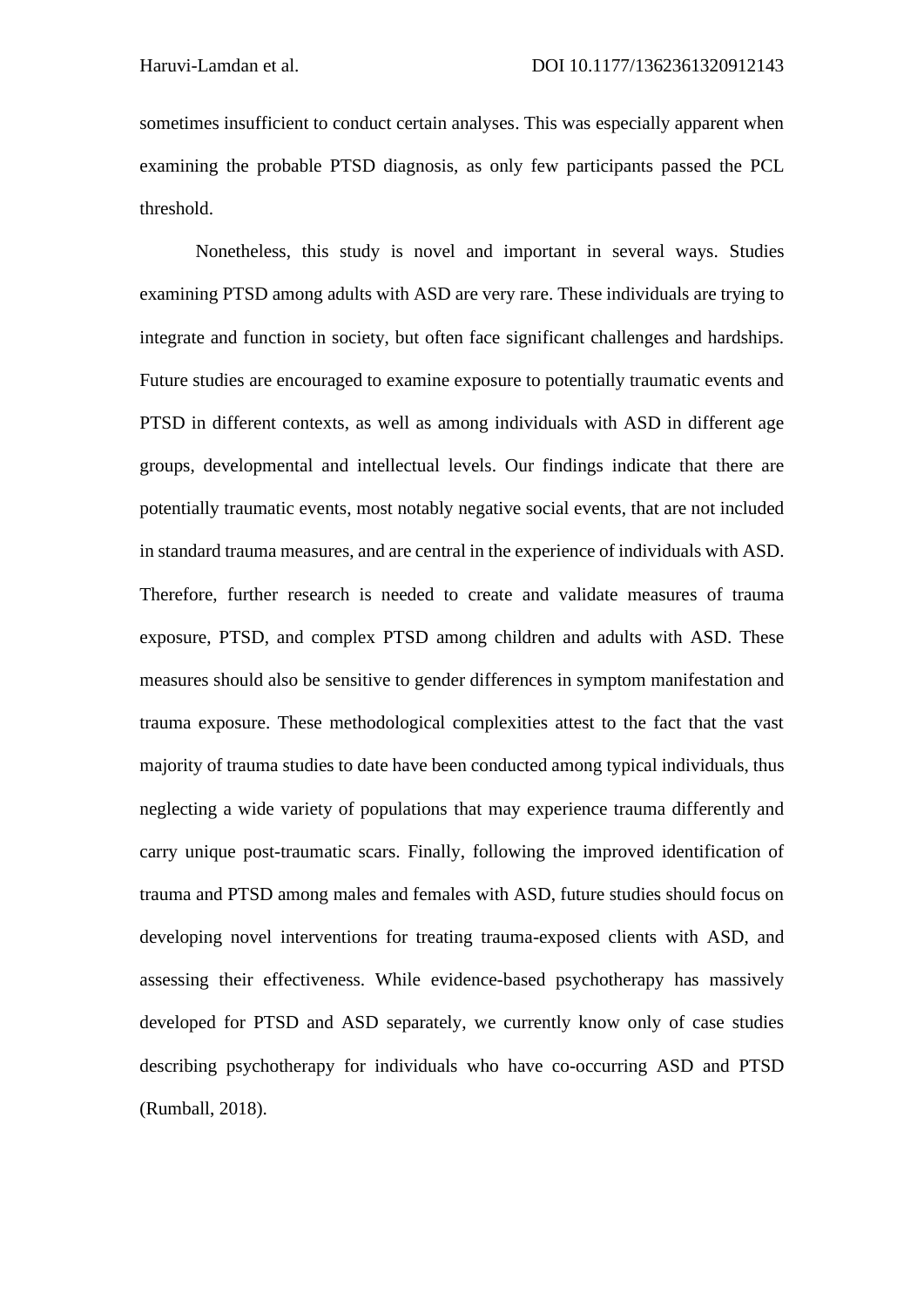We conclude that individuals with ASD show increased vulnerability to trauma and enhanced PTSS, particularly due to social stressors; that females with ASD may be at an increased risk for trauma, and that adults with ASD may show a unique profile of PTSS. This study is preliminary in nature, as it is based on a small sample, using selfreport measures. Its novel findings should be taken as a first step in this under-explored area. There is a pressing need for future research based on larger samples and more complex methodologies and study designs.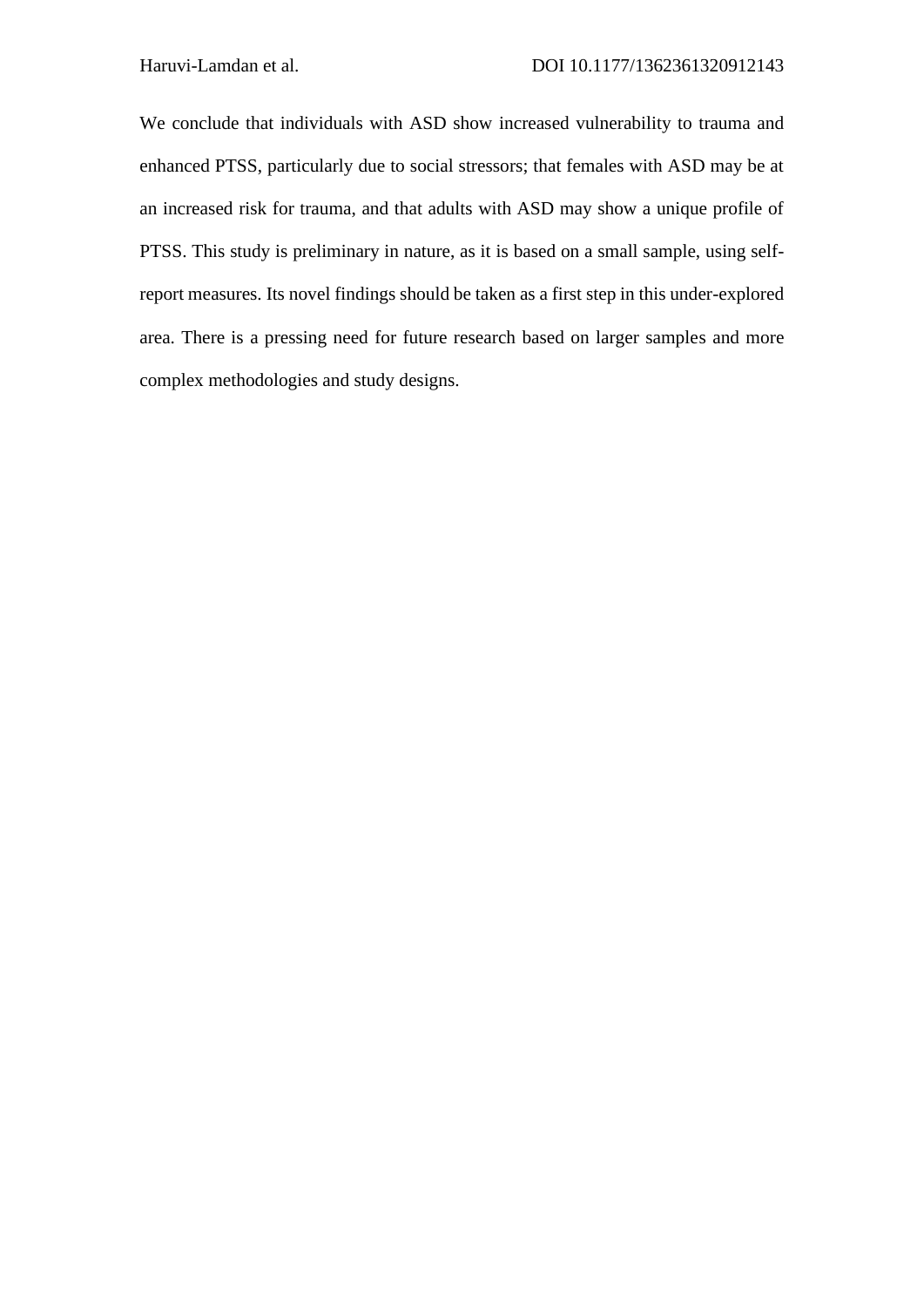## **References**

- American Psychiatric Association. (1980). Diagnostic and Statistical Manual of Mental Disorders (3rd ed.). Washington, DC: American Psychiatric Publishing, Inc.
- American Psychiatric Association (2013). *Diagnostic and Statistical Manual of*
- *Mental Disorders (5th ed.)*. Arlington, VA: American Psychiatric Publishing.
- Bargiela, S., Steward, R., & Mandy, W. (2016). The experiences of late-diagnosed women with autism spectrum conditions: an investigation of the female autism phenotype. *Journal of Autism and Developmental Disorders*, 46(10), 3281-3294.
- Baron-Cohen, S., Wheelwright, S., Skinner, R., Martin, J., & Clubley, E. (2001). The Autism-Spectrum Quotient (AQ): Evidence from Asperger Syndrome/High-Functioning Autism, Males and Females, Scientists and Mathematicians. *Journal of Autism and Developmental Disorders*, 31(1), 5-17.
- Basile, K. C., Smith, S. G., Fowler, D. N., Walters, M. L., & Hamburger, M. E. (2016). Sexual violence victimization and associations with health in a community sample of African American women. *Journal of Aggression, Maltreatment and Trauma*, 25, 231–253. http://dx.doi.org/101080/10926771.2015.1079283
- Blevins, C.A., Weathers, F.W., Davis, M.T., Witte, T.K., Domino, J.L. (2015). The Posttraumatic Stress Disorder Checklist for DSM-5 (PCL-5): Development and initial psychometric evaluation*. Journal of Traumatic Stress*, 28(6), 489-498.
- Bitsika, V., & Sharpley, C. F. (2014). Understanding, experiences, and reactions to bullying experiences in boys with an autism spectrum disorder. *Journal of Developmental and Physical Disabilities*, 26, 747–761.
- Bouman, T., van der Meulen, M., Goossens, F. A., Olthof, T., Vermande, M. M., & Aleva, E. A. (2012). Peer and self-reports of victimization and bullying: Their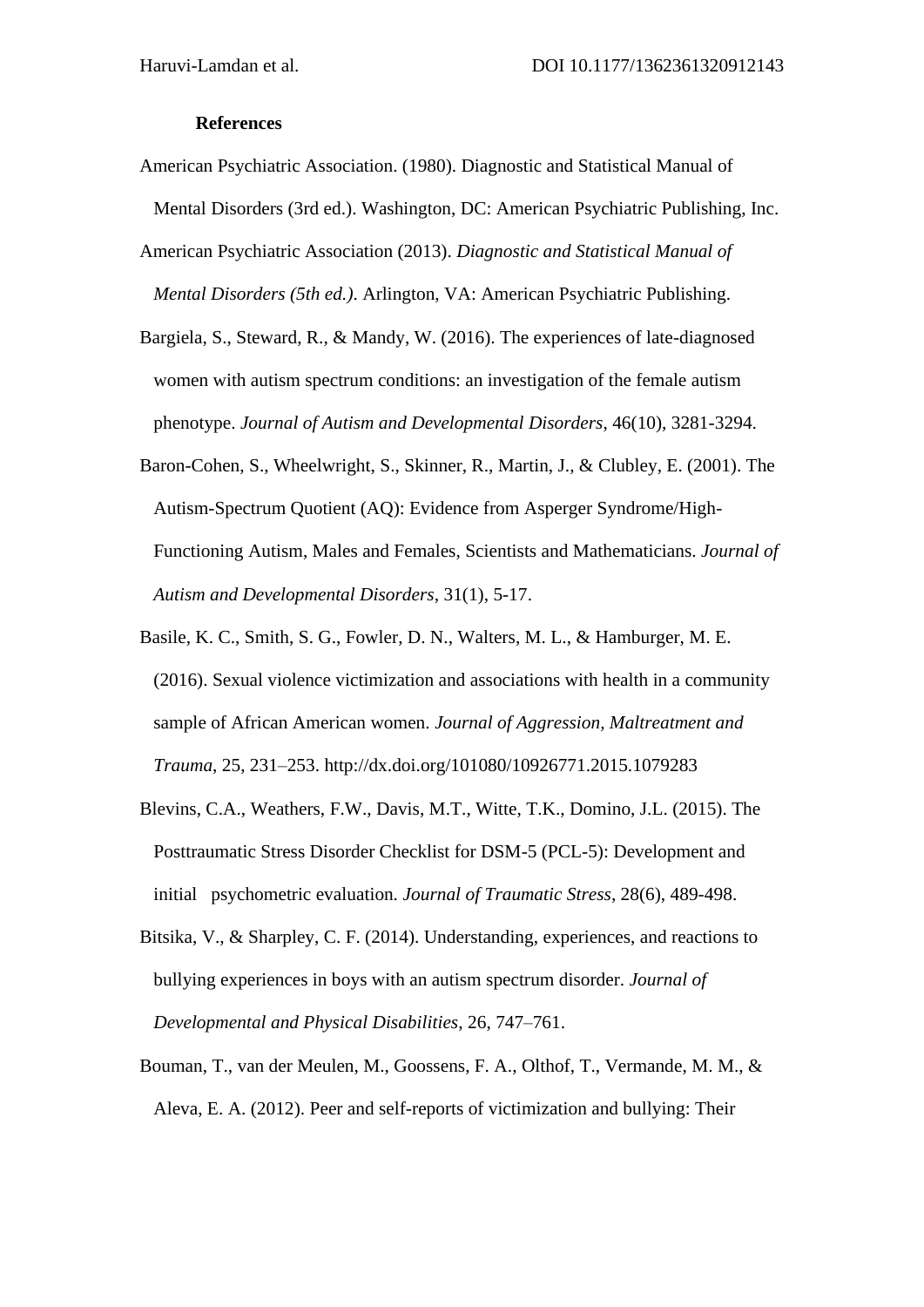differential association with internalizing problems and social adjustment. *Journal of school psychology*, 50(6), 759-774.

- Bovin, M. J., Marx, B. P., Weathers, F. W., Gallagher, M. W., Rodriguez, P., Schnurr, P. P., & Keane, T. M. (2016). Psychometric properties of the PTSD checklist for diagnostic and statistical manual of mental disorders–fifth edition (PCL-5) in veterans. *Psychological Assessment*, 28(11), 1379.
- Brewin, C. R., Cloitre, M., Hyland, P., Shevlin, M., Maercker, A., Bryant, R. A., ... Reed, G. M. (2017). A review of current evidence regarding the ICD-11 proposals for diagnosing PTSD and complex PTSD. *Clinical Psychology Review*, 58, 1-15.
- Brewin, C. Rumball, F., & Happé, F. (2019). Neglected causes of post-traumatic stress disorder. *The BMJ*, 365, I2372.
- Cappadocia, C. M., Weiss, J. A.,& Pepler, D. (2012). Bullying experiences among children and youth with autism spectrum disorders. *Journal of Autism and Developmental Disorders*, 42, 266–277.
- Carne, L., Goddard, L., & Pring, L. (2011). Autobiographical memory in adults with autism spectrum disorder: The role of depressed mood, rumination, working memory and theory of mind. *Autism: The International Journal of Research and Practice*, 17, 205-219.
- Cassidy, S. A., Bradley, L., Bowen, E., Wigham, S., & Rodgers, J. (2018). Measurement properties of tools used to assess depression in adults with and without autism spectrum conditions: a systematic review. *Autism Research*, 11(5), 738-754.
- Chiang, H. L., & Gau, S. S. F. (2016). Comorbid psychiatric conditions as mediators to predict later social adjustment in youths with autism spectrum disorder. *Journal of child psychology and psychiatry*, 57(1), 103-111.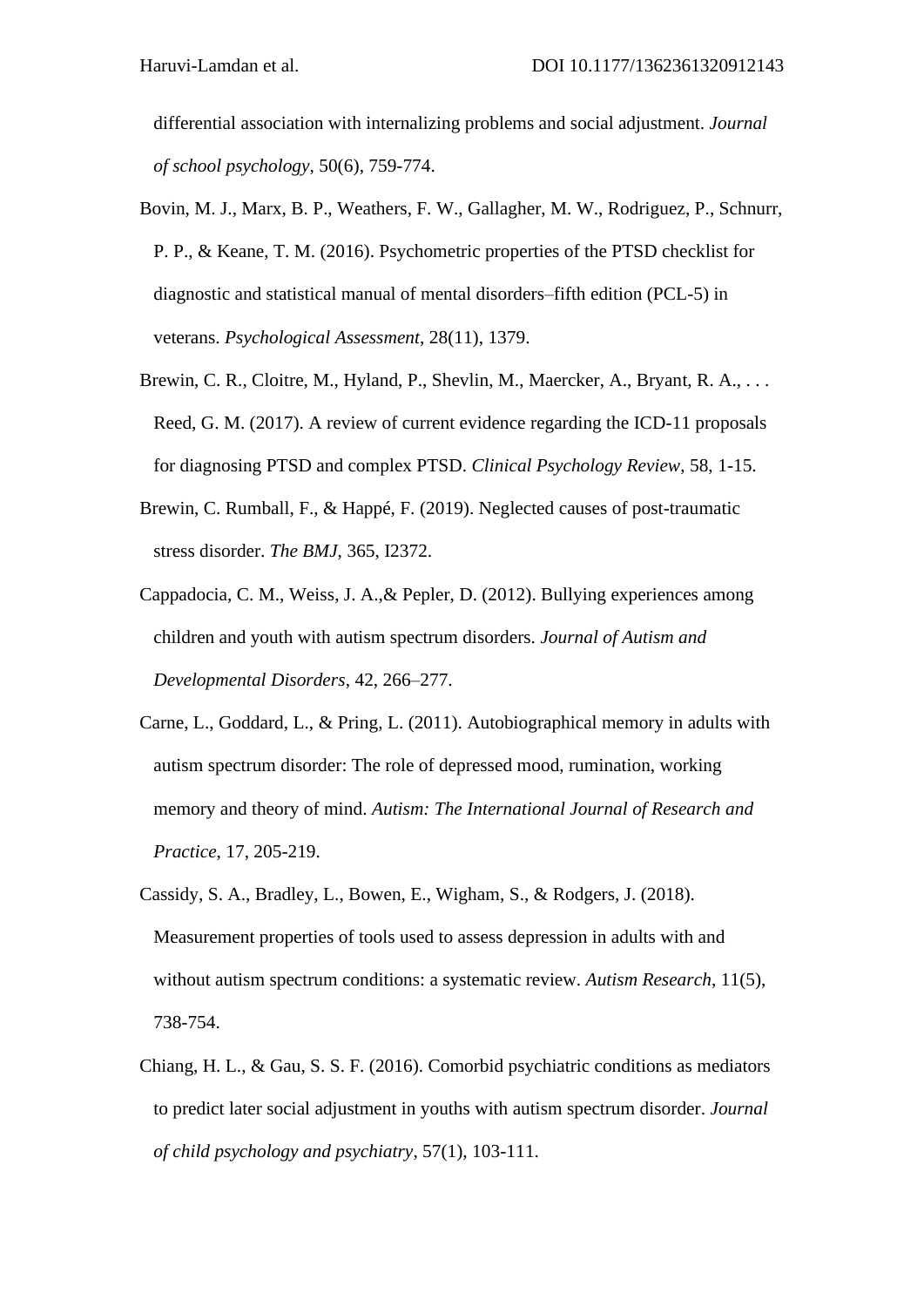- Cook, E. H., Kieffer, J. E., Charak, D. A., & Leventhal, B. L. (1993). Autistic disorder and post-traumatic stress disorder. *Journal of the American Academy of Child and Adolescent Psychiatry*, 32(6), 1292–1294.
- Dean, M., Harwood, R., & Kasari, C. (2017). The art of camouflage: Gender differences in the social behaviors of girls and boys with autism spectrum disorder. *Autism*, 21(6), 678-689.
- de Bruin, E.I., Ferdinand, R.F., Meester, D., de Nij, P.F.A., & Verheij, F. (2007). High rates of psychiatric comorbidity in PDD-NOS. *Journal of Autism and Developmental Disorders*, 37, 877-866.
- Dell'Osso, L., Cremone, I.M., Carpita, B., Fagiolini, A., Massimetti, G., Bossini, L., Vita., A.,…Gesi, C. (2018). Correlates of autistic traits among patients with borderline personality disorder. *Comprehensive Psychiatry*, 83, 7-11.
- Ehlers, A., & Clark, M.C. (2000). A cognitive model of posttraumatic stress disorder. *Behavior Research and Therapy*, 38, 319-345.
- Engel-Yeger B, Palgy-Levin D and Lev-Wiesel R (2013) The relationship between post traumatic stress disorder and sensory processing patterns. *Occupational Therapy in Mental Health*, 29, 266–278.
- Falla, D., & Ortega-Ruiz, R. (2019). Los escolares diagnosticados con trastorno del espectro autista y víctimas de acoso escolar: Una revisión sistemática [Students diagnosed with autism spectrum disorder and victims of bullying: A systematic review]. *Psicología Educativa*, 25(2), 77-90.
- Farhood, L., Fares, S., & Hamady, C. (2018). Correction to: PTSD and gender: could gender differences in war trauma types, symptom clusters and risk factors predict gender differences in PTSD prevalence?. *Archives of women's mental health*, 21(6), 735-743.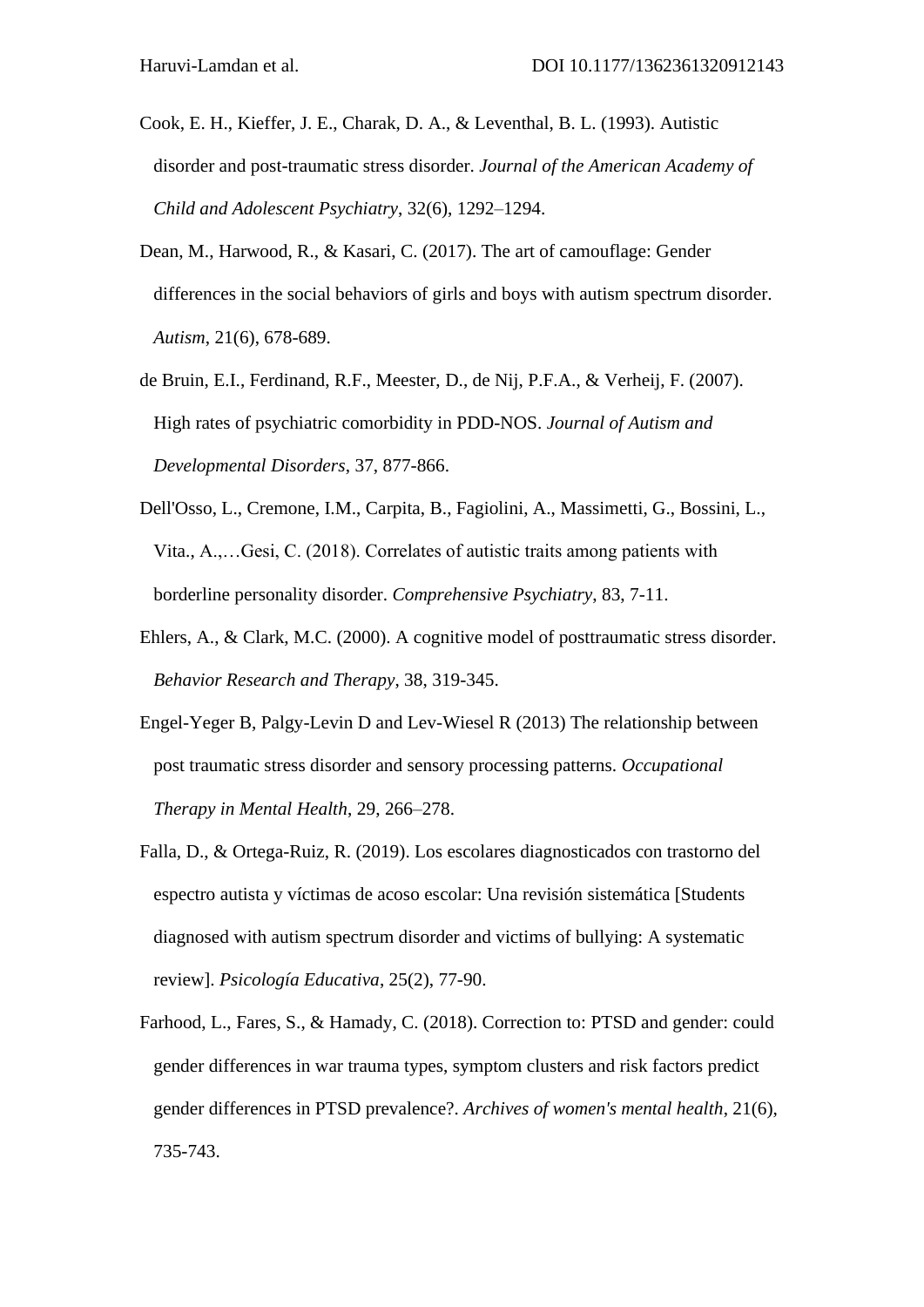- Ferri, S. L., Abel, T., & Brodkin, E. S. (2018). Sex differences in autism spectrum disorder: A review. *Current psychiatry reports*, 20(2), 9.
- Galatzer-Levy, I. R., & Bryant, R. A. (2013). 636,120 ways to have posttraumatic stress disorder. *Perspectives on Psychological Science*, *8*(6), 651-662.
- Gillott, A., & Standen, P.J. (2007). Levels of anxiety and sources of stress in adults with autism. *Journal of Intellectual Disabilities*, 11 (4), 359-370.
- Gotham, K., Bishop, S.L., Brunwasser, S., & Lord, C. (2014). Rumination and perceived impairment associated with depressive symptoms in verbal adolescentadult ASD sample. *Autism Research*, 7, 381-391.
- Green, S.A., & Ben-Sasson, A. (2010). Anxiety disorders and sensory overresponsivity in children with autism spectrum disorders: Is there a causal relationship? *Journal of Autism and Developmental Disorders*, 40(12), 1495-1504.
- Haruvi-Lamdan, N., Horesh, D., & Golan, O. (2018). PTSD and autism spectrum disorder: Co-morbidity, gaps in research and potential shared mechanisms. *Psychological Trauma: Theory, Research, Practice, and Policy*, 10(3), 290–299.
- Haruvi-Lamdan, N., Lebendiger, S., Golan, O., & Horesh, D. (2019). Are PTSD and autistic traits related? An examination among typically developing Israeli adults. *Comprehensive Psychiatry*, 89, 22-27.
- Herman, J. L. (1992). *Trauma and recovery*. New York, NY: Basic Books.
- Hibbard, R. A., & Desch, L. W. (2007). Maltreatment of children with disabilities. *Pediatrics*, 119, 1018–1025.
- Hirvikoski, T., & Blomqvist, M. (2015). High self-perceived stress and poor coping in intellectually able adults with autism spectrum disorder. *Autism*, 19(6), 752-757.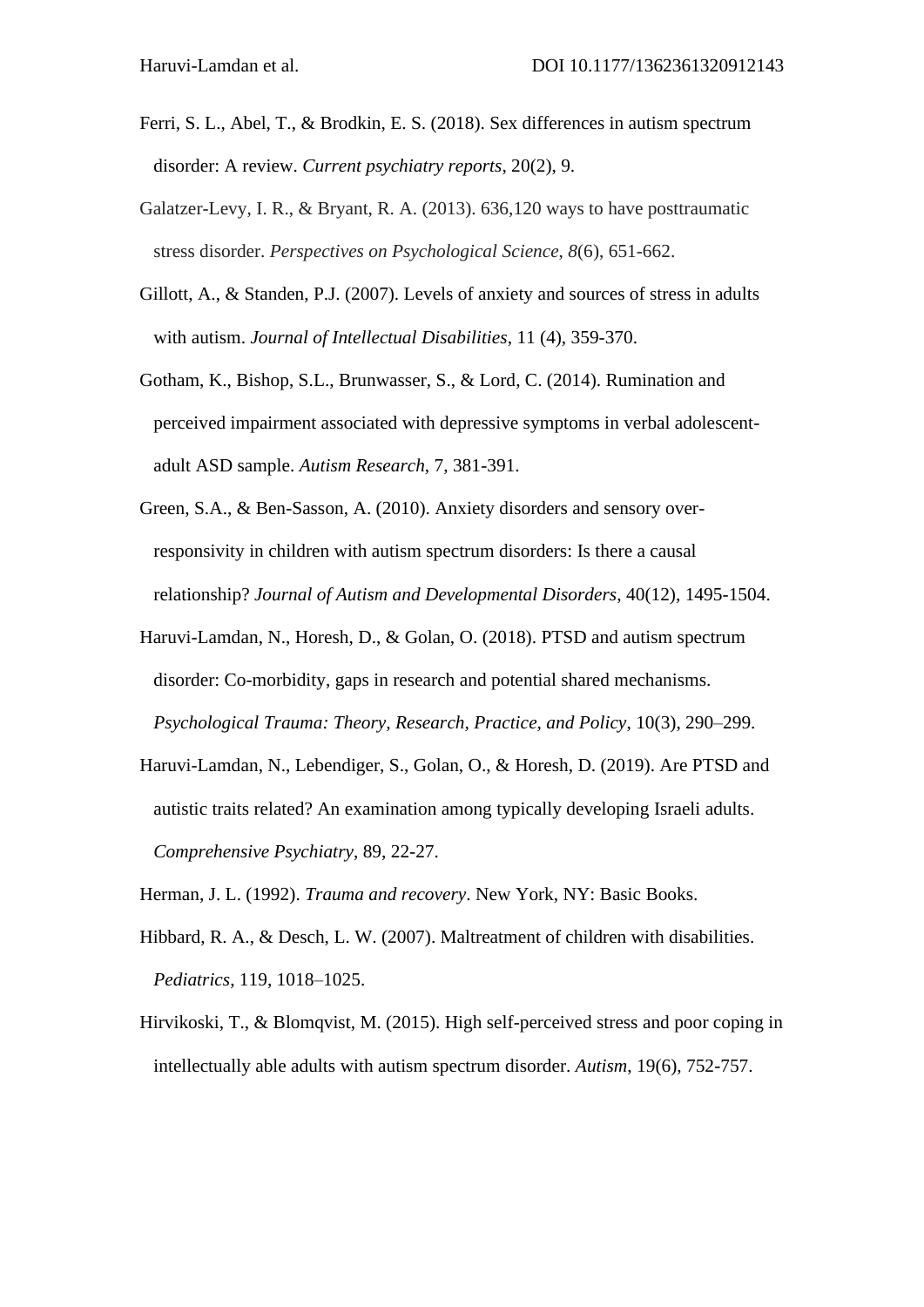- Hirvikoski, T., Mittendorfer-Rutz, E., Boman, M., Larsson, H., Lichtenstein, P., & Bölte, S. (2016). Premature mortality in autism spectrum disorder. *The British Journal of Psychiatry*, 208(3), 232-238.
- Hofvander, B., Delorme, R., Chaste, P., Nydén, A., Wentz, E., Ståhlberg, O., et al. (2009). Psychiatric and psychosocial problems in adults with normal-intelligence autism spectrum disorders. *BMC Psychiatry*, 9(1), 35.
- Hollocks, M. J., Pickles,Howlin, P., and Simonoff, E. (2016). Dual cognitive and biological correlates of anxiety in autism spectrum disorders. *Journal of Autism and Developmental Disorders*, 46(10), 3295-3307.
- Horesh, D., Lowe, S.R., Galea, S., Aiello, A.E., Uddin, M., & Koenen, K.C. (2017). An in-depth look into PTSD-depression comorbidity: A longitudinal study of chronically-exposed Detroit resident. *Journal of Affective Disorders*, 208, 653-661. Hoover, D.W. (2015). The effects of psychological trauma on children with autism spectrum disorders: A research review. *Review Journal of Autism and Developmental Disorders*, 2, 287–299.
- Horder, J., Wilson, C.E., Mendez, M.A., & Murphy, D.G. (2014). Autistic Traits and Abnormal Sensory Experiences in Adults. *Journal of Autism and Developmental Disorders*, 44, 1461–1469.
- Hull, L., Mandy, W., & Petrides, K. V. (2017). Behavioral and cognitive sex/gender differences in autism spectrum condition and typically developing males and females. *Autism*, 21(6), 706-727.
- Hurst, R. M., Mitchell, J. T., Kimbrel, N. A., Kwapil, T. K., & Nelson-Gray, R. O. (2007). Examination of the reliability and factor structure of the Autism Spectrum Quotient (AQ) in a non-clinical sample. *Personality and Individual Differences*, 43(7), 1938-1949.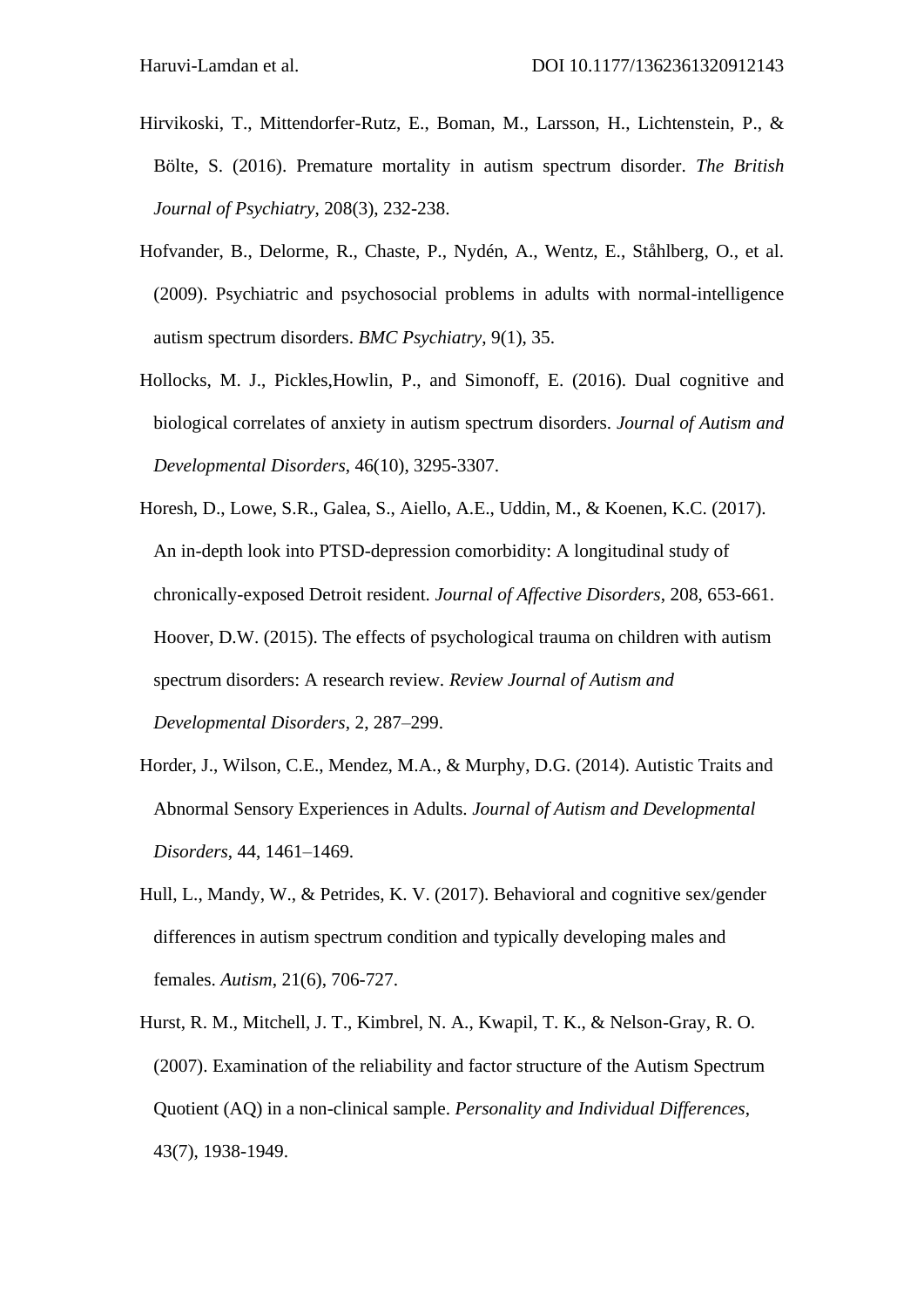- Idsoe, T., Dyregrov, A., & Idsoe, E. C. (2012). Bullying and PTSD symptoms. *Journal of abnormal child psychology*, 40(6), 901-911.
- Jansen, L.M., Gispen-de Wied, C.C., van der Gaag, R.J., & van Engeland, H. (2003). Differentiation between autism and multiple complex developmental disorder in response to psychosocial stress. *Neuropsychopharmacology*, 28, 582–590.
- Joshi, G., Wozniak, J., Petty, C., Martelon, M. K., Fried, R., Bolfek, A.,...Biederman, J. (2013). Psychiatric comorbidity and functioning in a clinically referred population of adults with autism spectrum disorder: A comparative study. *Journal of Autism and Developmental Disorder*, 43(6), 1314-1325.
- Karasek, R.A. & Theorell, T. (1990). *Healthy Work, Stress, Productivity, and the Reconstruction of Working Life*. New York: Basic Books.
- Kenworthy, L., Yerys, B.E., Anthony, L.G., et al. (2008). Understanding executive control in autism spectrum disorders in the lab and in the real world. *Neuropsychology Review*, 18(4), 320–338.
- Kerns, C. M., Kendall, P. C., Zickgraf, H., Franklin, M. E., Miller, J., & Herrington, J. (2015). Not to be overshadowed or overlooked: Functional impairments associated with comorbid anxiety disorders in youth with ASD. *Behavior therapy*, 46(1), 29- 39.
- Kerns, C. M., Newschaffer, C. J., & Berkowitz, S. J. (2015). Traumatic childhood events and autism spectrum disorder. *Journal of Autism and Developmental Disorders*, 45(11), 3475–3486.
- Kessler, R. C. (2000). Posttraumatic stress disorder: The burden to the individual and to society*. Journal of Clinical Psychiatry*, 61(5), 4–12.
- Kildahl, A. N., Bakken, T. L., Iversen, T. E., & Helverschou, S. B. (2019). Identification of Post-Traumatic Stress Disorder in Individuals with Autism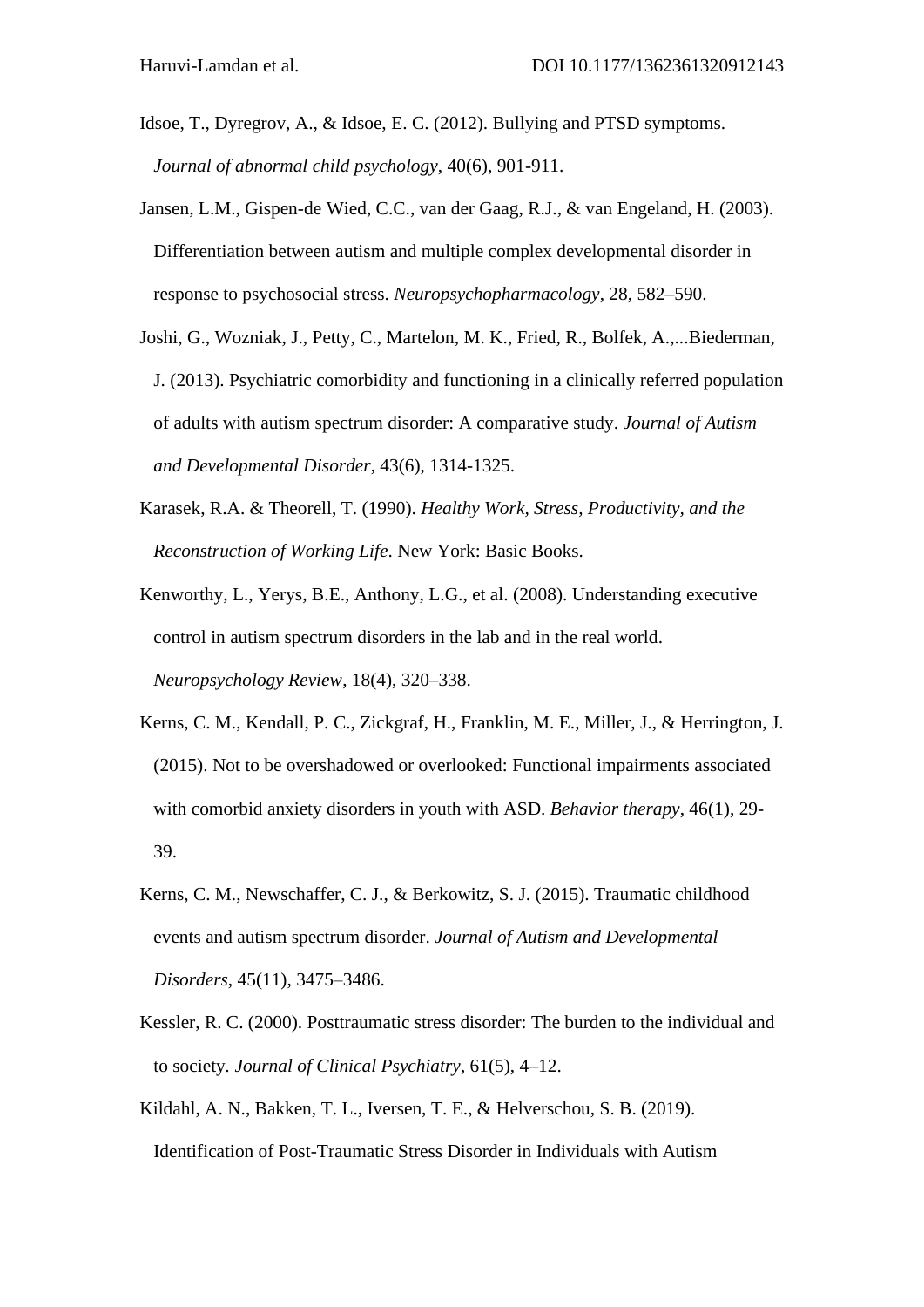Spectrum Disorder and Intellectual Disability: A Systematic Review. *Journal of Mental Health Research in Intellectual Disabilities*, 12(1-2), 1-25.

- Kirby, A. V., Bakian, A. V., Zhang, Y., Bilder, D. A., Keeshin, B. R., & Coon, H. (2019). A 20 year study of suicide death in a statewide autism population. *Autism Research*, 12(4), 658-666.
- Koenen, K. C., Ratanatharathorn, A., Ng, L., McLaughlin, K. A., Bromet, E. J., Stein, D. J., ... & Atwoli, L. (2017). Posttraumatic stress disorder in the world mental health surveys. *Psychological medicine*, 47(13), 2260-2274.
- Kunihira, Y. Senju, A., Dairoku., H., Wakabayashi, A., & Hasegawa, T. (2006). 'Autistic' traits in non-autistic Japanese population: Relationships with personality traits and cognitive ability. *Journal of Autism and Developmental Disorders*, 36, 553-566.
- Lai, M. C., Lombardo, M. V., Auyeung, B., Chakrabarti, B., & Baron-Cohen, S. (2015). Sex/gender differences and autism: setting the scene for future research. *Journal of the American Academy of Child & Adolescent Psychiatry*, 54(1), 11-24.
- Lai, M. C., Lombardo, M. V., Pasco, G., Ruigrok, A. N., Wheelwright, S. J., Sadek, S. A., ... & MRC AIMS Consortium. (2011). A behavioral comparison of male and female adults with high functioning autism spectrum conditions. *PloS one*, 6(6), e20835.
- Larsen, S.E., & Berenbaum, H. (2017). Did DSM-5 improve the traumatic stressor criterion?: Association of DSM-IV and DSM-5 criterion A with posttraumatic stress disorder symptoms. *Psychopathology*, 50, 373-378.
- Loomes, R., Hull, L., Mandy, W.P.L. (2017). What Is the Male-to-Female Ratio in Autism Spectrum Disorder? A Systematic Review and Meta-Analysis. *Journal of the American Academy of Child & Adolescent Psychiatry*, 56(6), 466-474.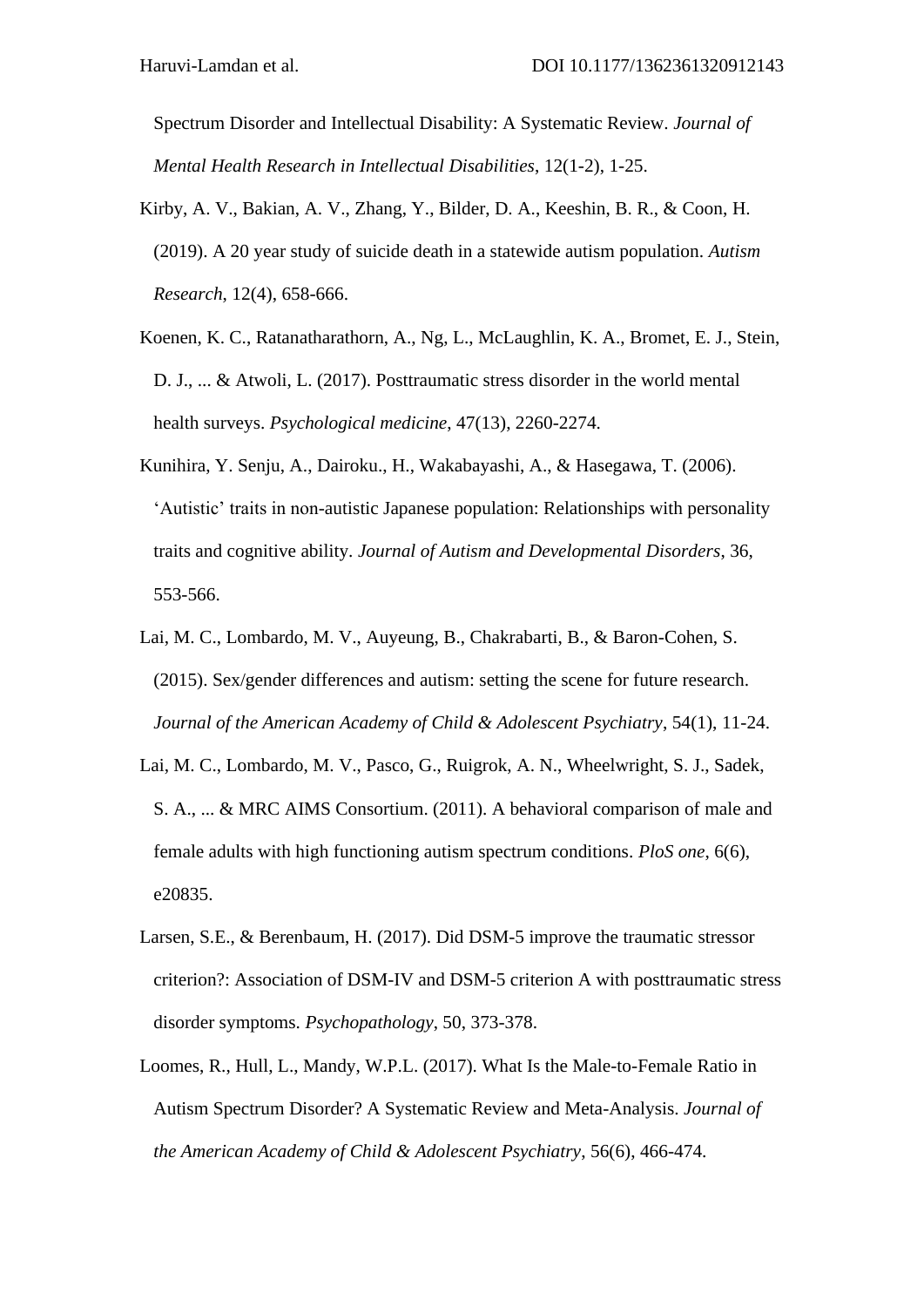- Mandell, D.S., Walrath, C.M., Manteuffel, B., Sgro, G., & Pinto-Martin, J.A. (2005). The prevalence and correlates of abuse among children with autism served in comprehensive community-based mental health settings. *Child Abuse and Neglect*, 29, 1359–1372.
- Martorell, A., & Tsakanikos, E. (2008) Traumatic experiences and life events in people with intellectual disability. *Current Opinion in Psychiatry*, 5, 445-448.
- Marx, B.P., & Gutner, C.A. (2015). Posttraumatic stress disorder: Patient interview, clinical assessment, and diagnosis. In N.C. Bernardy & M.J. Friedman (Eds.), *A Practical Guide to PTSD Treatment: Pharmacological and Psychotherapeutic Approaches* (pp. 35-52). Washington, DC, US: American Psychological Association.
- McConachie, H., McLaughlin, E., Grahame, V., Taylor, H., Honey, E., Tavernor, L., et al. (2014). Group therapy for anxiety in children with autism spectrum disorder. *Autism*, 18(6), 723-732.
- Mehtar, M., & Mukaddes, N. M. (2011). Posttraumatic stress disorder in individuals with diagnosis of autistic spectrum disorders. *Research in Autism Spectrum Disorders*, 5, 539–546.
- Nielsen, M.B., Tangen,T., Idsoe, T., Matthiesen, S.B., MogerØy, N. (2015). Posttraumatic stress disorder as a consequence of bullying at work and at school: A literature review and meta-analysis. *Aggression and violent Behavior*, 21, 17-24.
- Reinvall, O., Moisio, A. L., Lahti-Nuuttila, P., Voutilainen, A.,Laasonen, M., and Kujala, T. (2016). Psychiatric symptoms in children and adolescents with higher functioning autism spectrum disorders on the Development and Well-Being Assessment. *Research in Autism Spectrum Disorders*, 25, 47-57.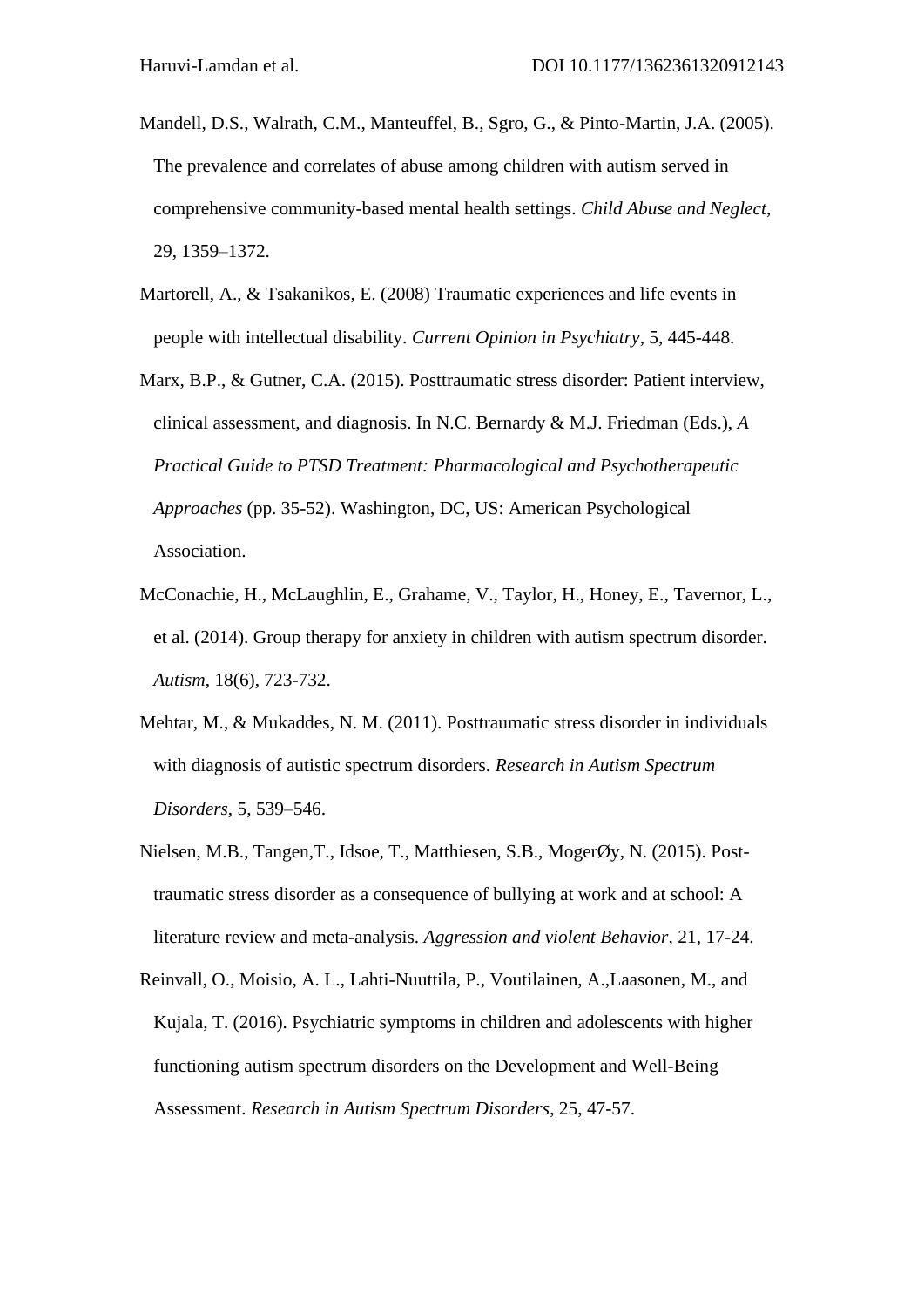- Reiter, S., Bryen, D. N., & Shachar, I. (2007). Adolescents with intellectual disabilities as victims of abuse. *Journal of Intellectual Disabilities*, 11, 371–387.
- Roberts, A.L., Koenen, K.C., Lyall, K., Robinson, E.B., & Weisskopf, M.G. (2015). Association of autistic traits in adulthood with childhood abuse, interpersonal victimization, and posttraumatic stress. *Child Abuse & Neglect*, 45, 135-142.
- Rumball, F. (2018). A systematic review of the assessment and treatment of posttraumatic stress disorder in individuals with autism spectrum disorders. *Review Journal of Autism and Developmental disorders*, 6(3), 294–324.
- Schroeder, J. H., Cappadocia, M. C., Bebko, J. M., Pepler, D. J., & Weiss, J. A. (2014). Shedding light on a pervasive problem: A review of research on bullying experiences among children with autism spectrum disorders. *Journal of Autism and Developmental Disorders*, 44(7), 1520-1534.
- Shah, R. Shah, A. & Links, P. (2012). Post-traumatic stress disorder and depression comorbidity: severity across different populations. *Neuropsychiatry*, 2(6), 521–529.
- Sourander, A., Brunstein K.A., Ikonen M., Lindroos J., Luntamo T., Koskelainen M., Ristkari T., & Helenius H. (2010). Psychosocial risk factors associated with cyberbullying among adolescents: a population-based study. *Archives of General Psychiatry*, 67 (7), 720-728.
- Spence, R., Kagan, L., & Bifulco, A. (2019). A contextual approach to trauma experience: lessons from life events research. *Psychological medicine*, 49(9), 1409- 1413.
- Sreckovic, M., Brunsting, N. C., & Able, H. (2014). Victimization of students with autism spectrum disorder: a review of prevalence and risk factors. *Research in Autism Spectrum Disorders*, 8(9), 1155–1172.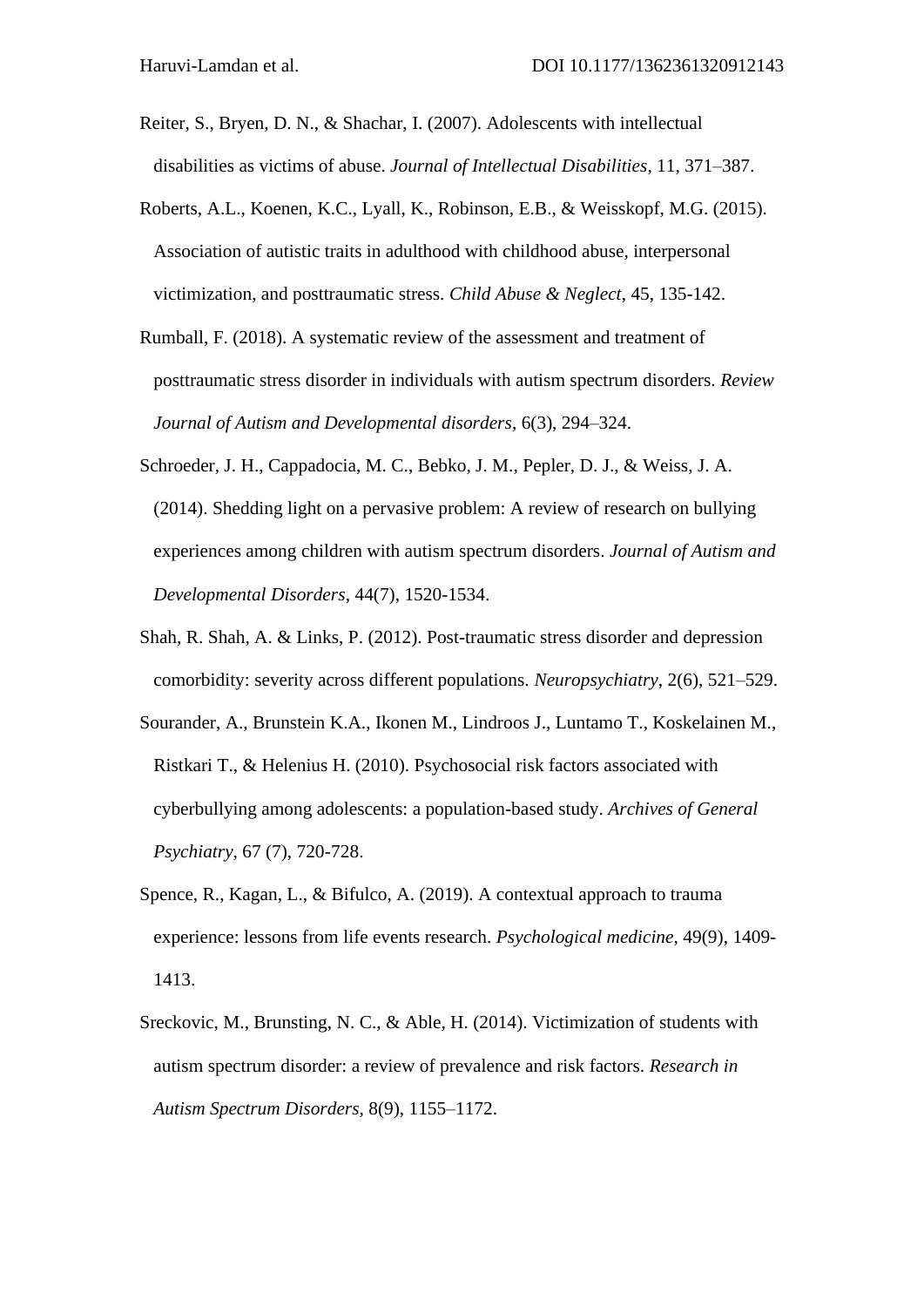- Stavropoulos, K. K. M., Bolourian, Y., & Blacher, J. (2018). Differential diagnosis of autism spectrum disorder and post traumatic stress disorder: two clinical cases. *Journal of clinical medicine*, 7(4), 71.
- Storch, E. A., Sulkowski, M. L., Nadeau, J., Lewin, A. B., Arnold, E.B., Mutch, P. J., & Murphy, T. K. (2013). The phenomenology and clinical correlates of suicidal thoughts and behaviors in youth with autism spectrum disorders. *Journal of Autism and Developmental Disorders*, 43, 2450–2459.
- Strunz, S., Dziobek, I., & Roepke, S. (2014). Comorbid psychiatric disorders and differential diagnosis of patients with autism spectrum disorder without intellectual disability. *Psychotherapie, Psychosomatik, Medizinische Psychologie*, 64(6), 206- 213.
- Tani, M., Kanai, C., Ota, H., Yamada, T., Watanabe, H., Yokoi, H., Takayama, Y., Ono, T., Hashimoto, R., Kato, N., & Iwanami, A. (2012). Mental and behavioral symptoms of person's with asperger's syndrome: Relationship with social isolation and handicaps. *Research in Autism Spectrum Disorder*, 6, 907-912.
- Taylor, J. L., & Gotham, K. O. (2016). Cumulative life events, traumatic experiences, and psychiatric symptomatology in transition-aged youth with autism spectrum disorder. *Journal of Neurodevelopmental Disorders*, 8(1), 28.
- Van Minnen, A., Zoellner, L. A., Harned, M. S., & Mills, K. (2015). Changes in comorbid conditions after prolonged exposure for PTSD: a literature review. *Current psychiatry reports*, 17(3), 17.
- Weathers, F.W., Blake, D.D., Schnurr, P.P., Kaloupek, D.G., Marx, B.P., & Keane, T.M. (2013). *The Life Events Checklist for DSM-5 (LEC-5)*. Instrument available from the National Center for PTSD at

http://www.ptsd.va.gov/professional/assessment/adult-sr/ptsd-checklist.asp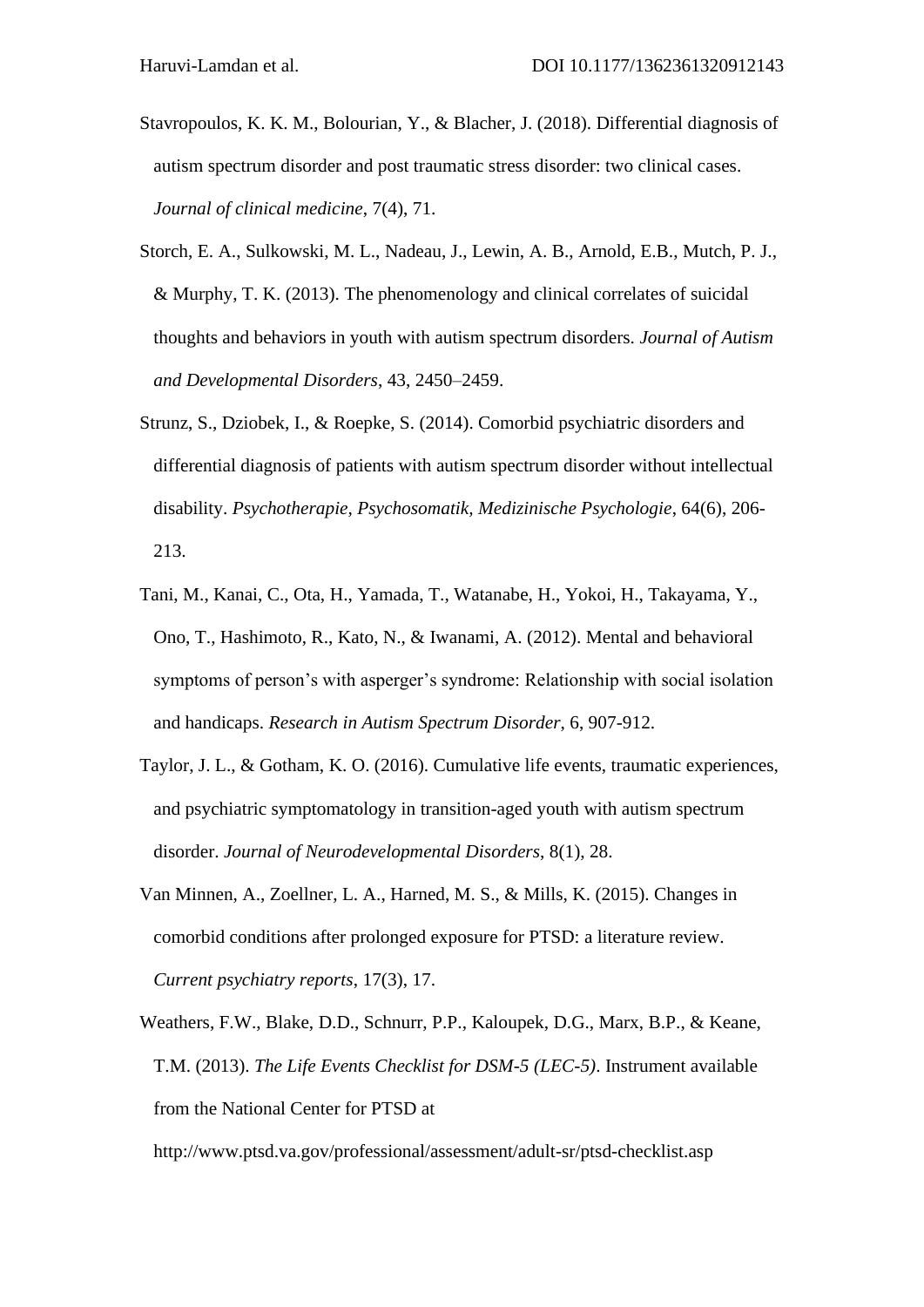- Weathers, F.W., Litz, B.T., Keane, T.M., Palmieri, P.A., Marx, B.P., & Schnurr, P.P. (2013). The PTSD Checklist for DSM-5 (PCL-5). Scale available from the National Center for PTSD at www.ptsd.va.gov.
- White, D., Hillier, A., Frye, A., & Makrez, E. (2016). College students' knowledge and attitudes towards students on the autism spectrum. *Journal of autism and developmental disorders*, 49(7), 2699-2705.
- White, S. W., Ollendick, T., Albano, A. M., Oswald, D., Johnson, C., Southam-Gerow, M. A., et al. (2013). Randomized controlled trial: multimodal anxiety and social skill intervention for adolescents with autism spectrum disorder. *Journal of Autism and Developmental Disorders*, 43(2), 382-394.
- Wood, J. J., Drahota, A., Sze, K., Har, K., Chiu, A., and Langer, D. A.(2009). Cognitive behavioral therapy for anxiety in children with autism spectrum disorders: a randomized, controlled trial. *Journal of Child Psychology and Psychiatry*, 50(3), 224-234.
- Wood, J. J., Ehrenreich-May, J., Alessandri, M., Fujii, C., Renno, P., Laugeson, E., et al. (2015). Cognitive behavioral therapy for early adolescents with autism spectrum disorders and clinical anxiety: a randomized, controlled trial. *Behavior Therapy*, 46(1), 7-19.
- Wright, B. K., Kelsall, H. L., Sim, M. R., Clarke, D. M., & Creamer, M. C. (2013). Support mechanisms and vulnerabilities in relation to PTSD in veterans of the Gulf War, Iraq War, and Afghanistan deployments: A systematic review. *Journal of Traumatic Stress*, 26(3), 310-318. http://dx.doi.org/10.1002/jts.21809
- Yehuda, R., Hoge, C.W, McFarlalne, A.C., Vermetten, E., Lanius, R.A., Nievergelt, C.M., Hobfoll, S.E.,… Hyman, S.E. (2015). Post-traumatic stress disorder. *Nature Reviews Disease Primers*, 8(1), 15057.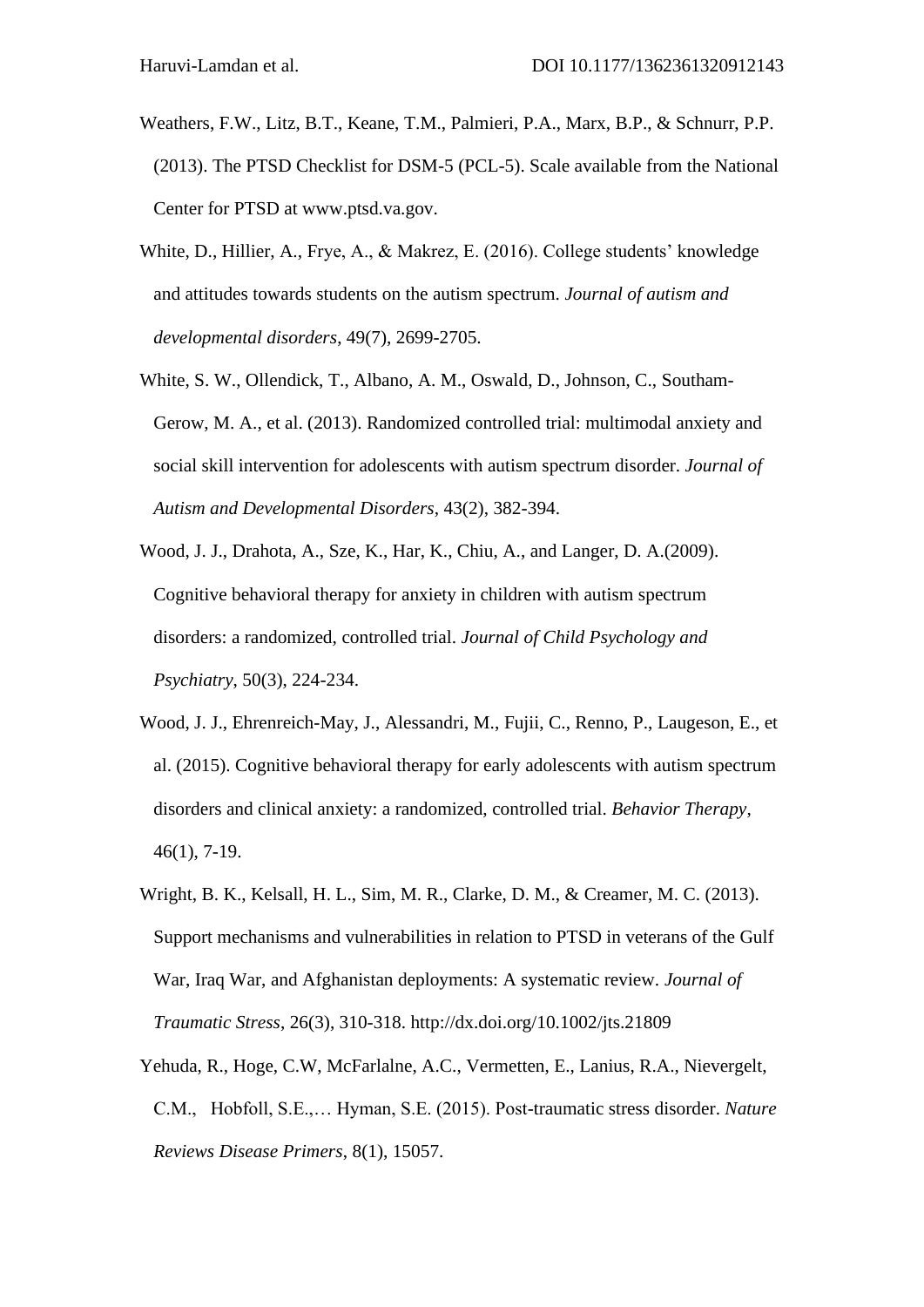- Zaboski, B. A., & Storch, E. A. (2018). Comorbid autism spectrum disorder and anxiety disorders: a brief review. *Future neurology*, *13*(1), 31-37.
- Zeedyk, S. M., Rodriguez, G., Tipton, L., Baker, B. L., & Blacher, J. (2014). Bullying of youth with autism spectrum disorder, intellectual disability, or typical development: victim and parent perspectives*. Research in Autism Spectrum Disorders*, 8(9), 1173–1183.
- Zukerman, G., Yahav, G., & Ben-Itzchak, E. (2019). Increased psychiatric symptoms in university students with autism spectrum disorder are associated with reduced adaptive behavior. *Psychiatry Research*, 273, 732-738.